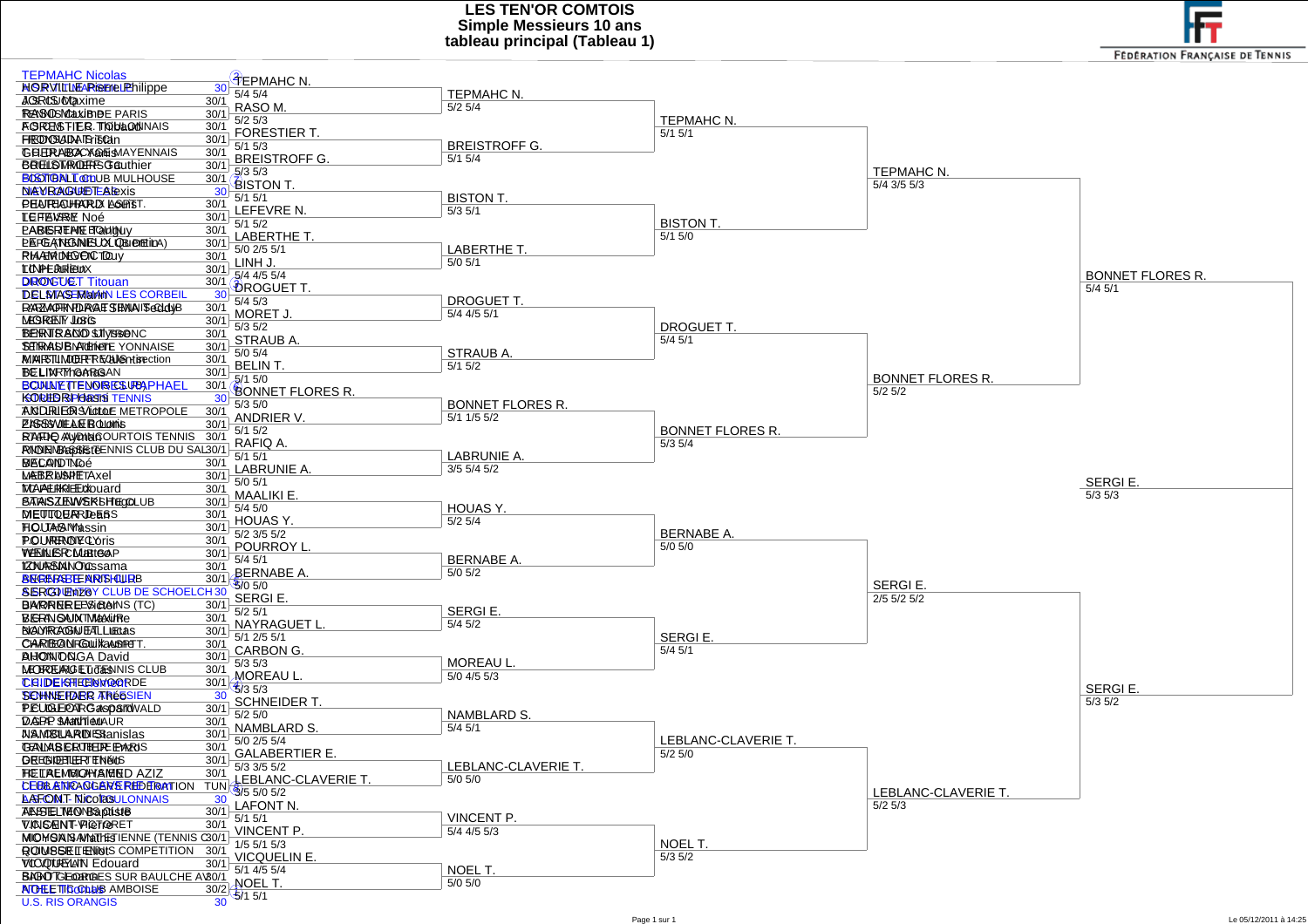

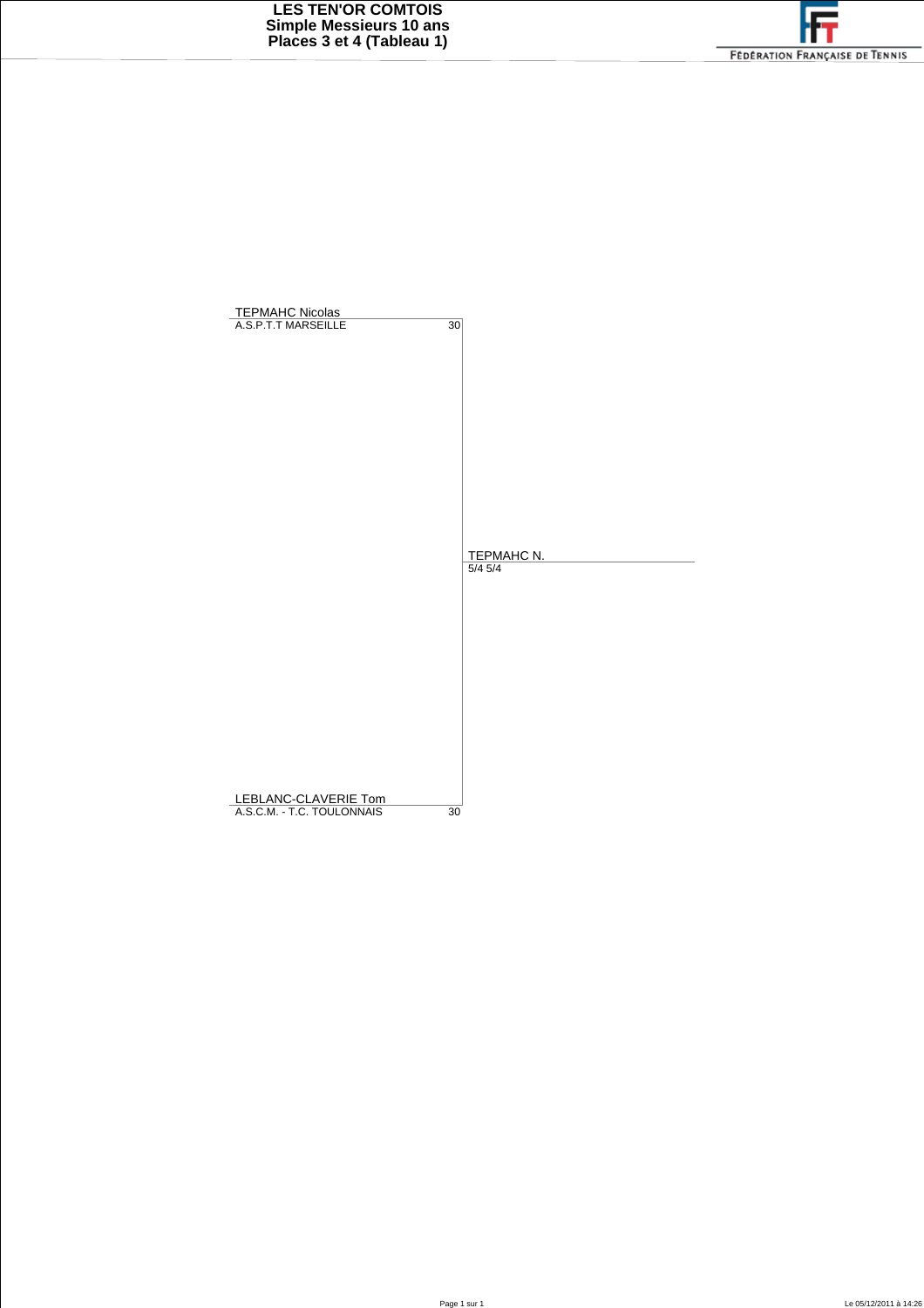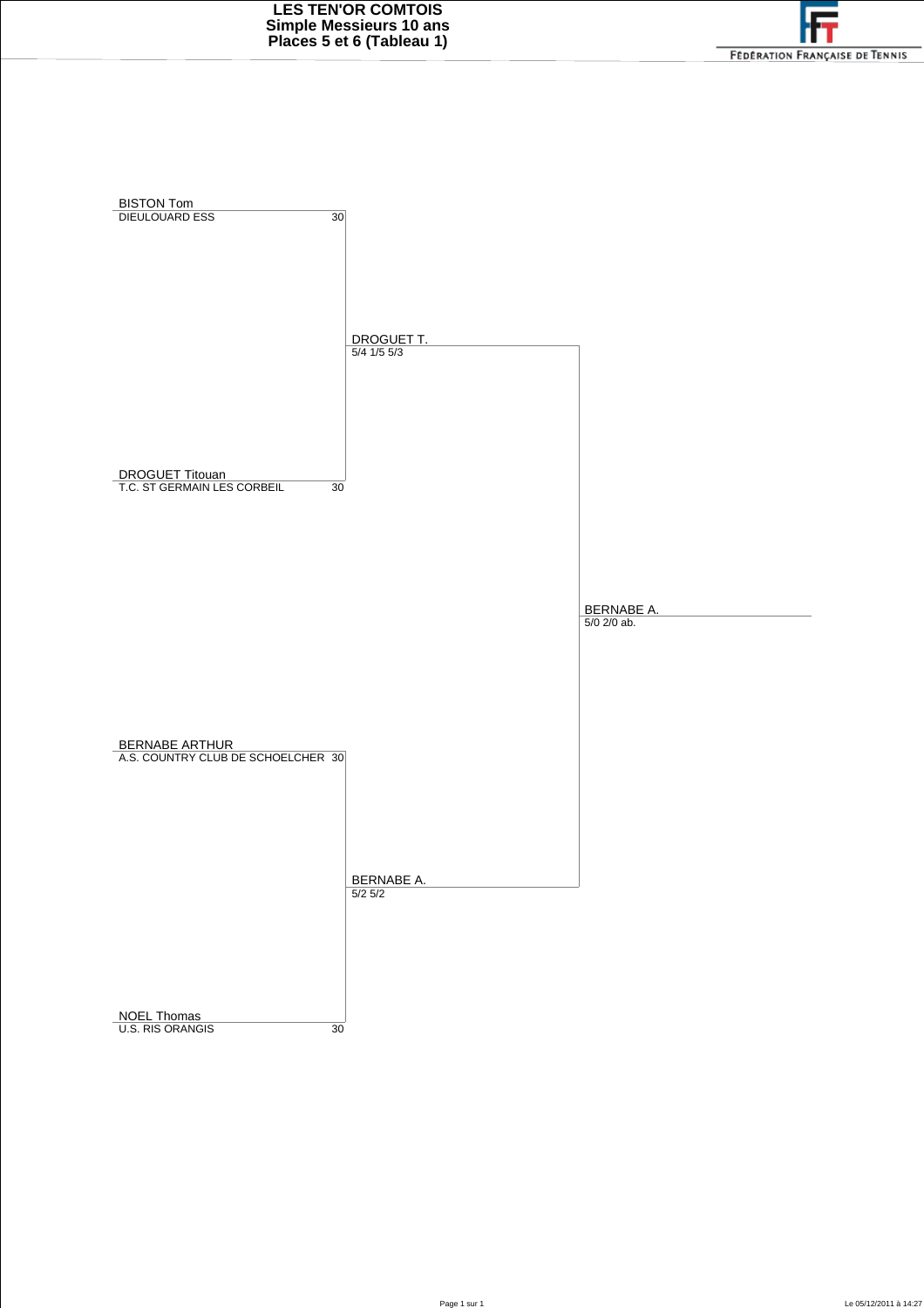

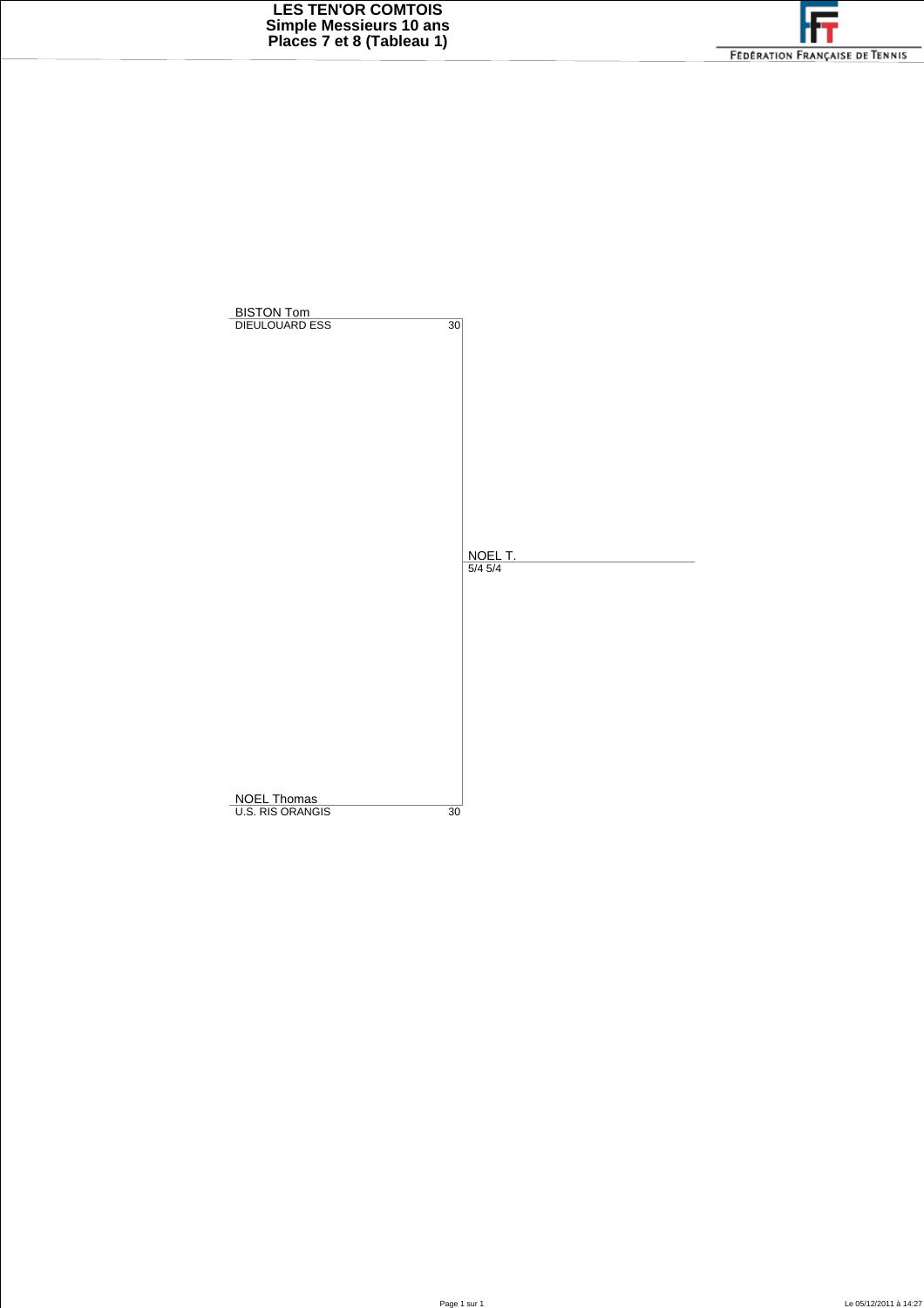

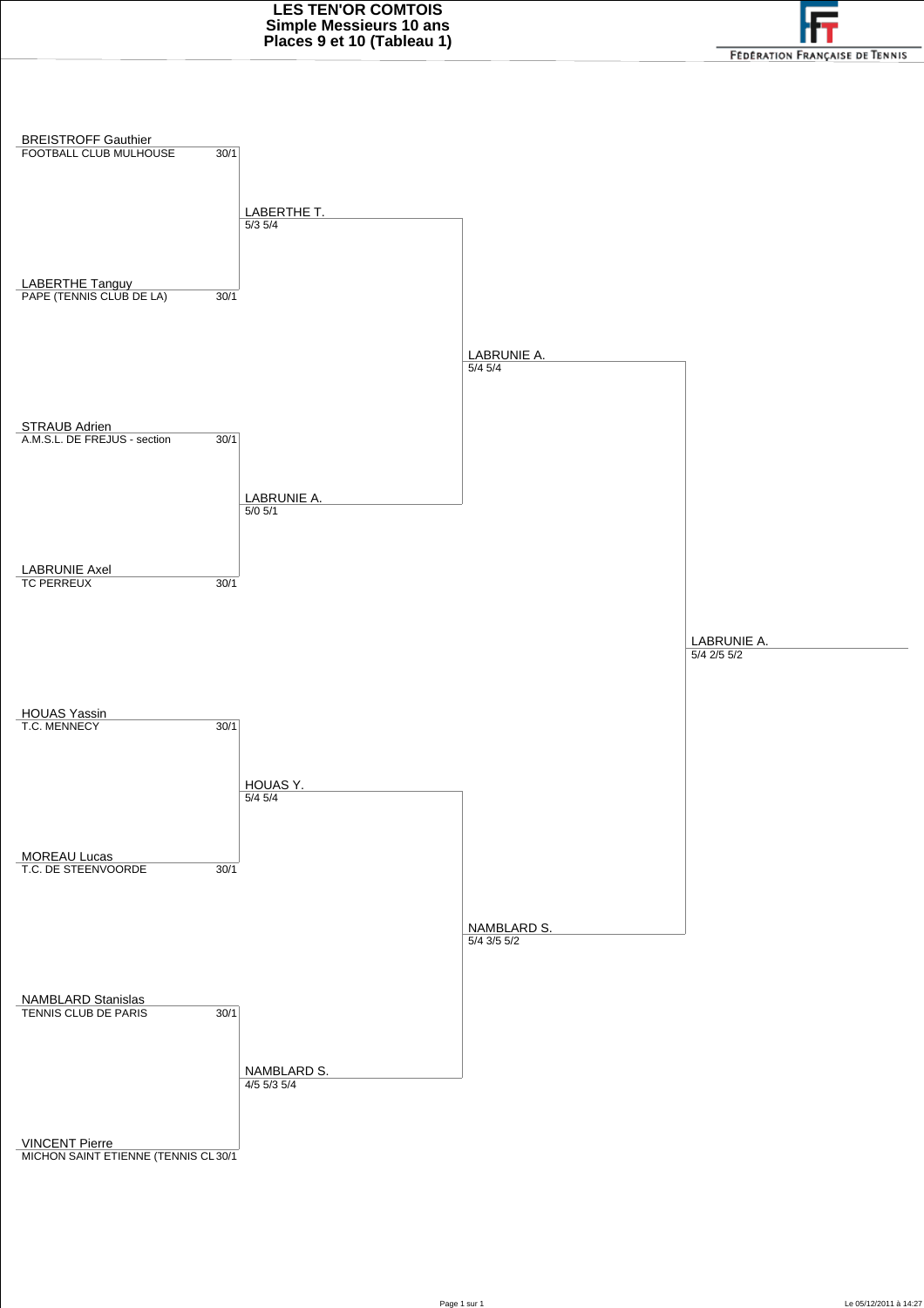

| LABERTHE Tanguy<br>PAPE (TENNIS CLUB DE LA)<br>30/1 |
|-----------------------------------------------------|
|                                                     |
|                                                     |
|                                                     |
|                                                     |
|                                                     |
|                                                     |
|                                                     |
|                                                     |
|                                                     |
|                                                     |
|                                                     |
|                                                     |
|                                                     |
| LABERTHE T.                                         |
| $5/2$ 4/5 $5/4$                                     |
|                                                     |
|                                                     |
|                                                     |
|                                                     |
|                                                     |
|                                                     |
|                                                     |
|                                                     |
|                                                     |
|                                                     |
|                                                     |
|                                                     |
| <b>HOUAS Yassin</b>                                 |
| T.C. MENNECY<br>30/1                                |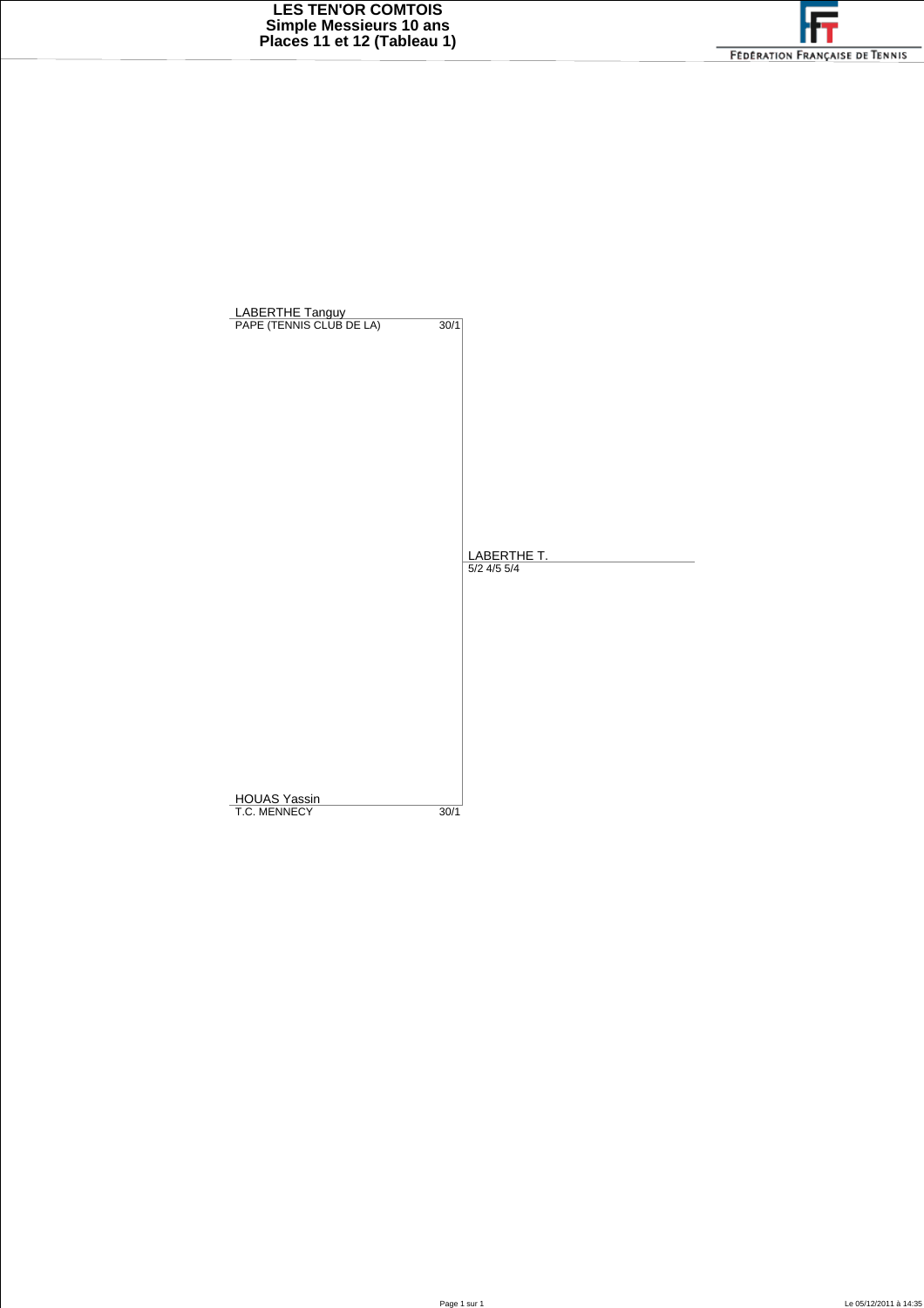

VINCENT Pierre<br>MICHON SAINT ETIENNE (TENNIS CLUB30/1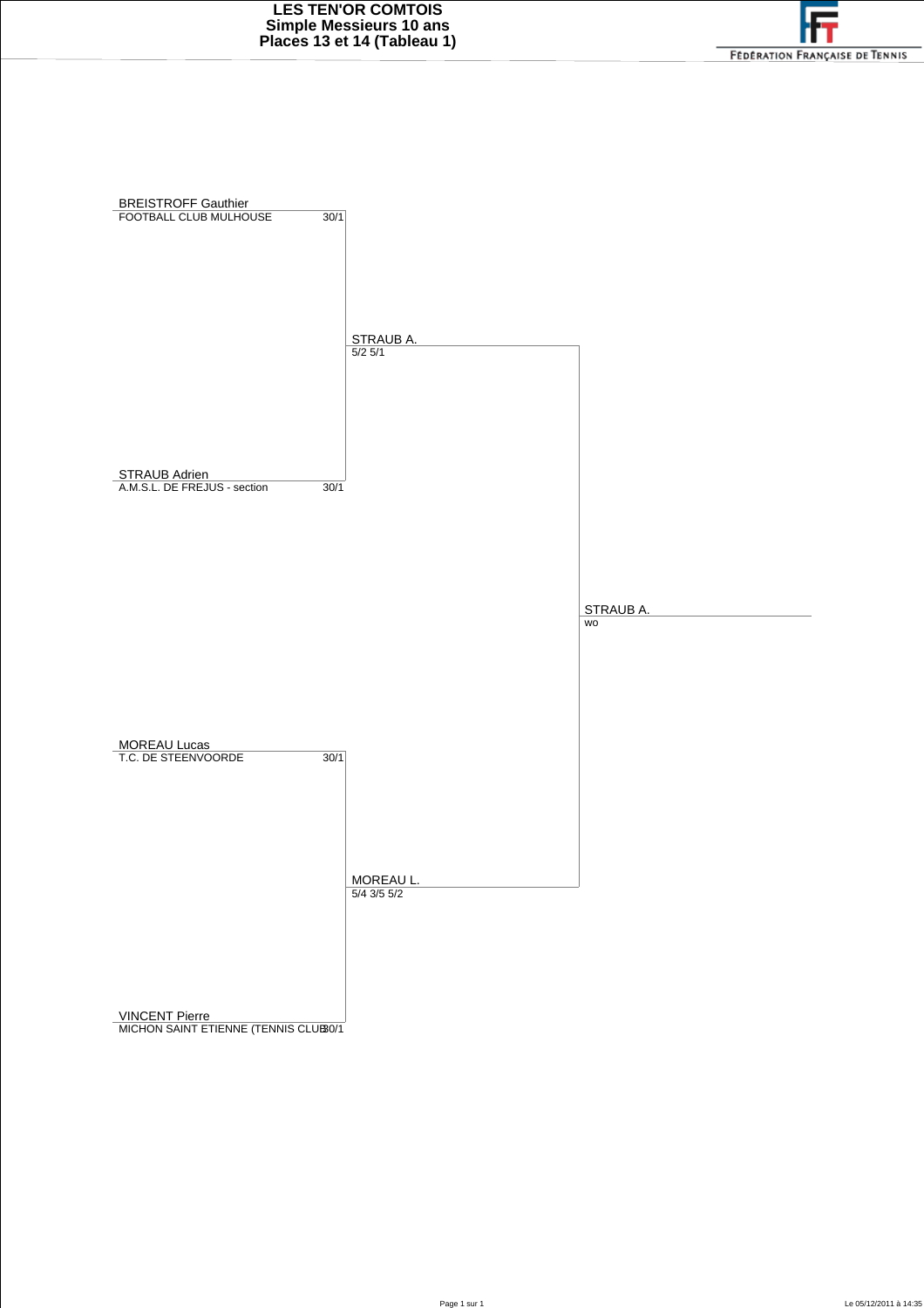BREISTROFF Gauthier<br>FOOTBALL CLUB MULHOUSE 30/1 <u>VINCENT P.</u><br>5/4 5/1

VINCENT Pierre<br>MICHON SAINT ETIENNE (TENNIS CLUB0/1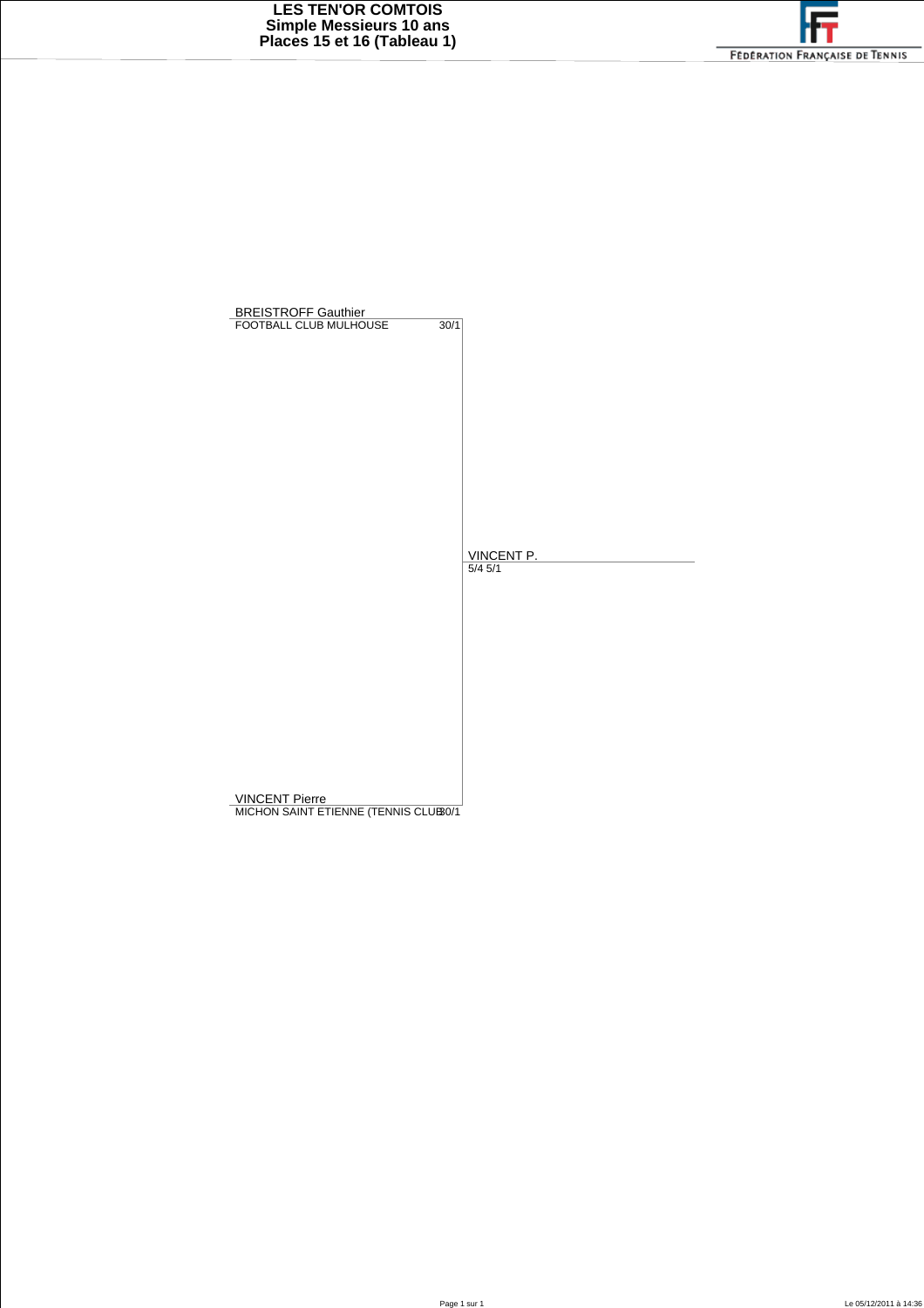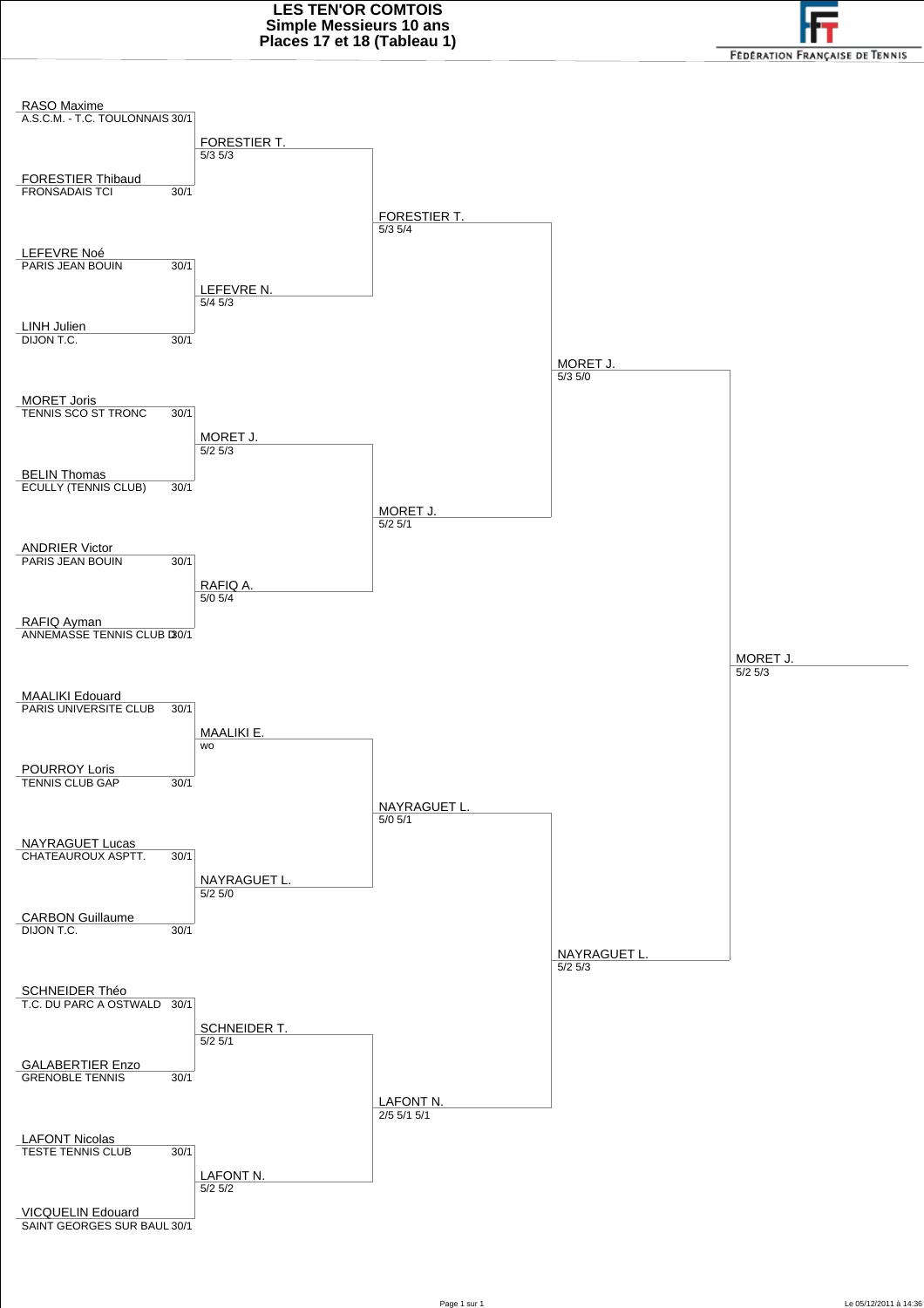

| FORESTIER Thibaud     |                             |
|-----------------------|-----------------------------|
| <b>FRONSADAIS TCI</b> | $\overline{30/1}$           |
|                       |                             |
|                       |                             |
|                       |                             |
|                       |                             |
|                       |                             |
|                       |                             |
|                       |                             |
|                       |                             |
|                       |                             |
|                       |                             |
|                       | FORESTIER T.<br>$5/3$ $5/1$ |
|                       |                             |
|                       |                             |
|                       |                             |
|                       |                             |
|                       |                             |
|                       |                             |
|                       |                             |
|                       |                             |
|                       |                             |
|                       |                             |
| <b>LAFONT Nicolas</b> |                             |
| TESTE TENNIS CLUB     | 30/1                        |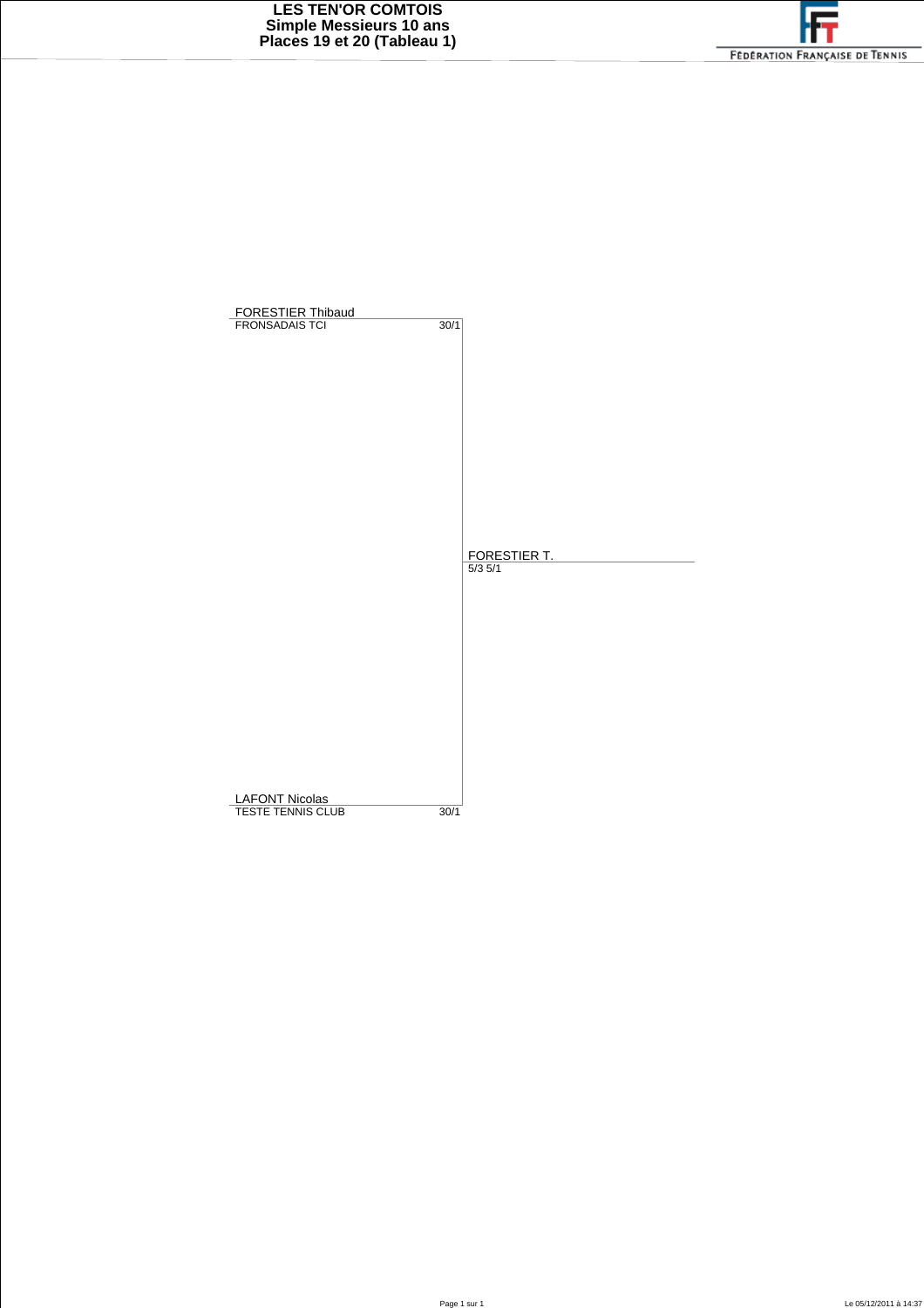

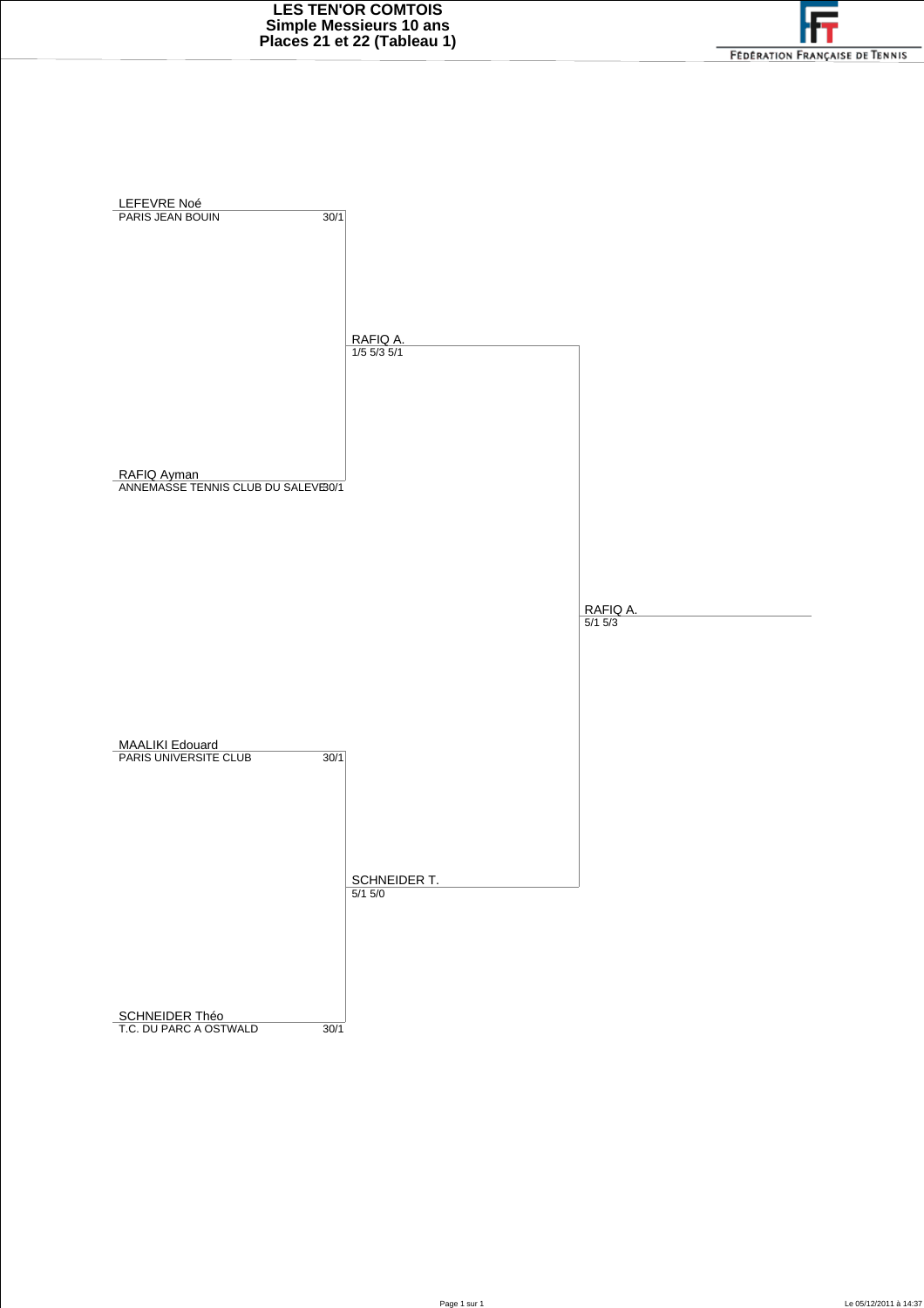

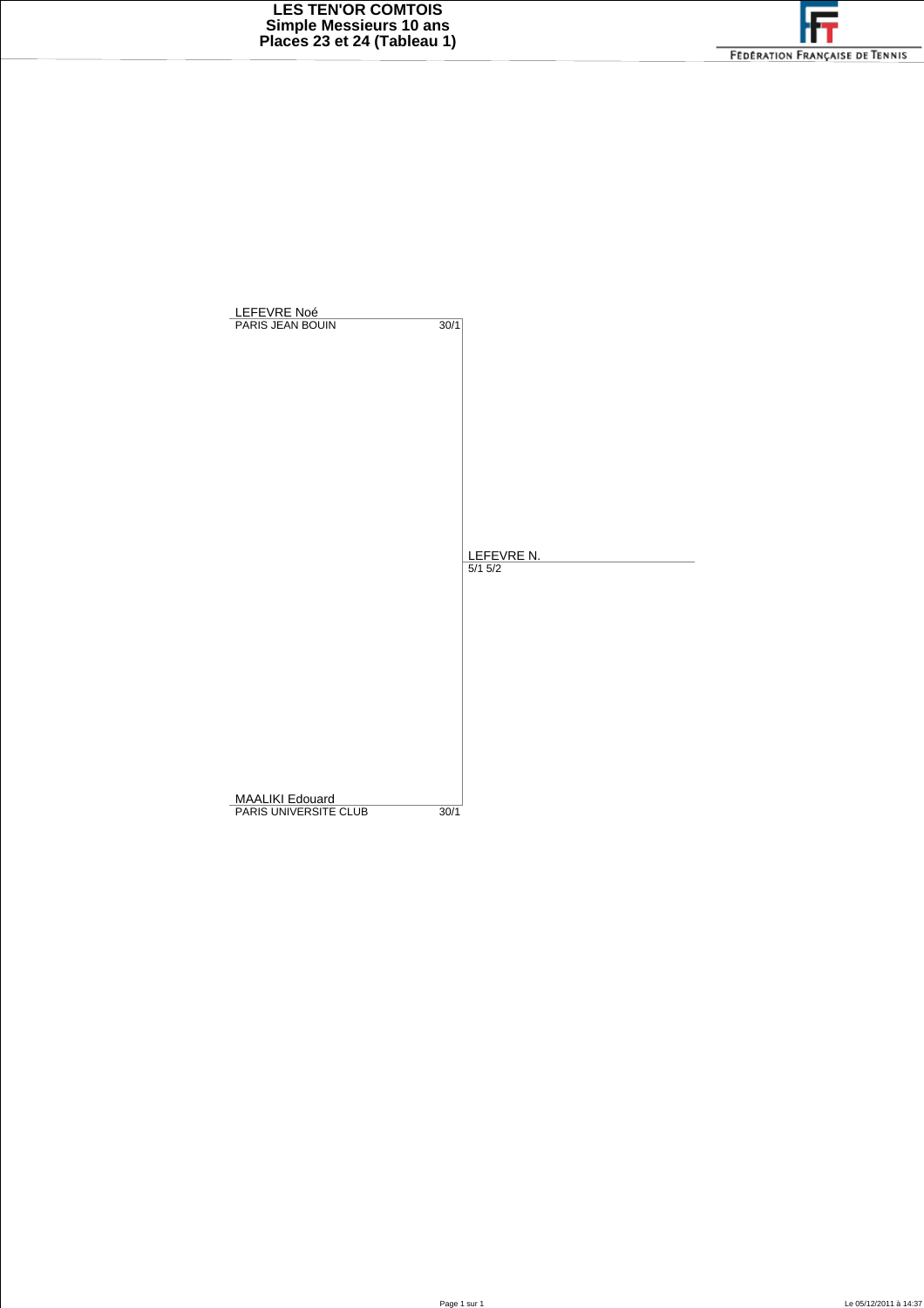

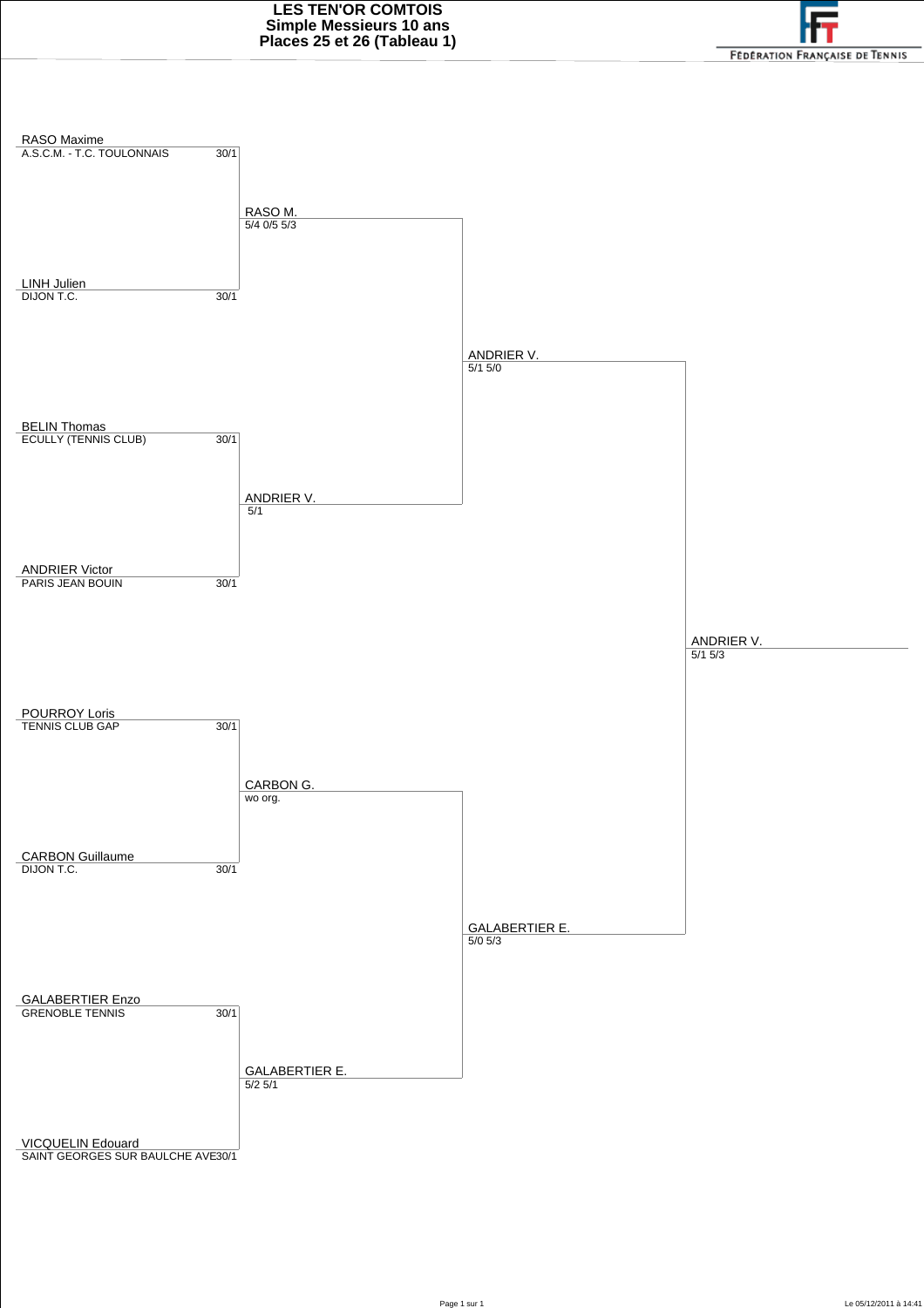

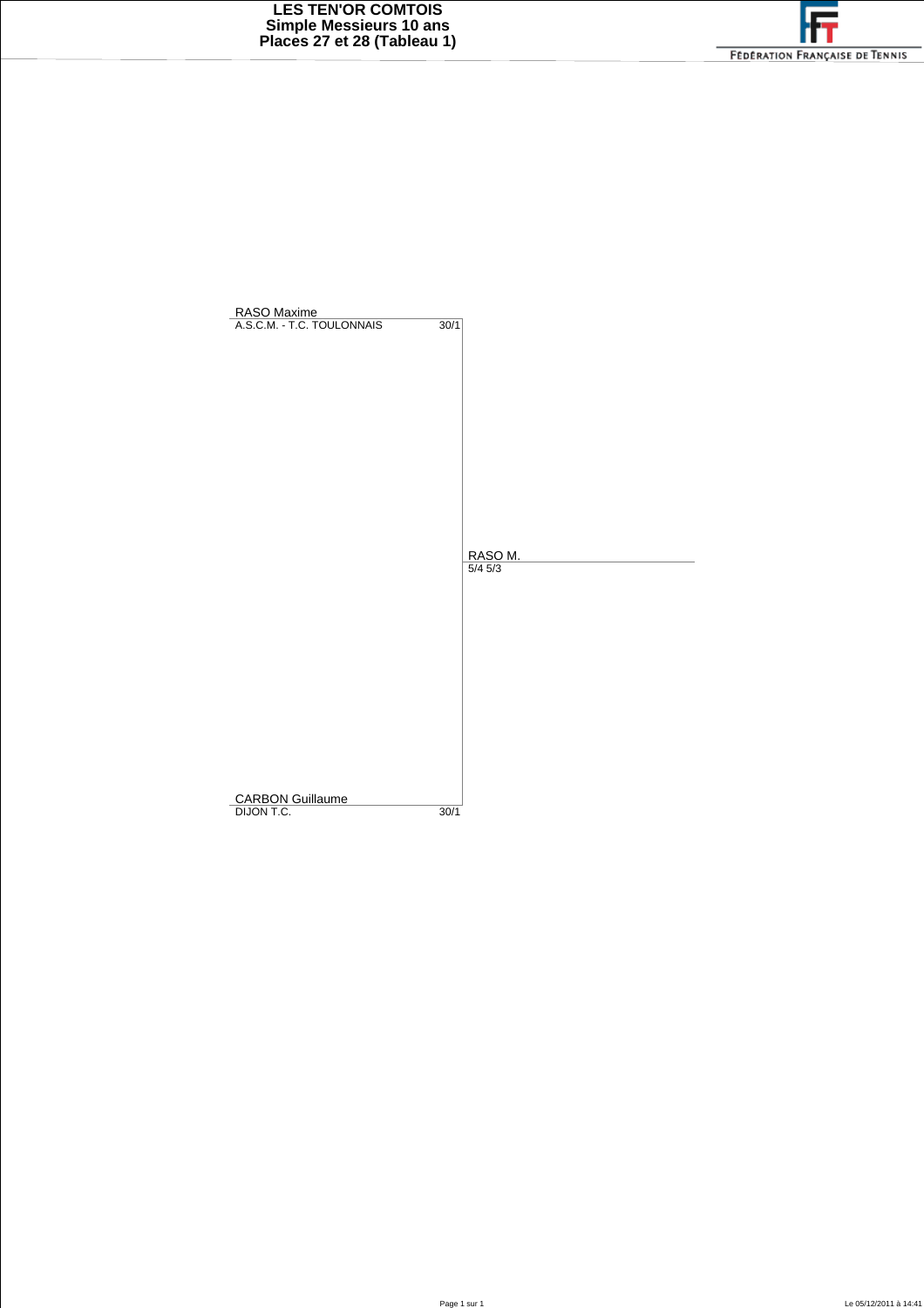

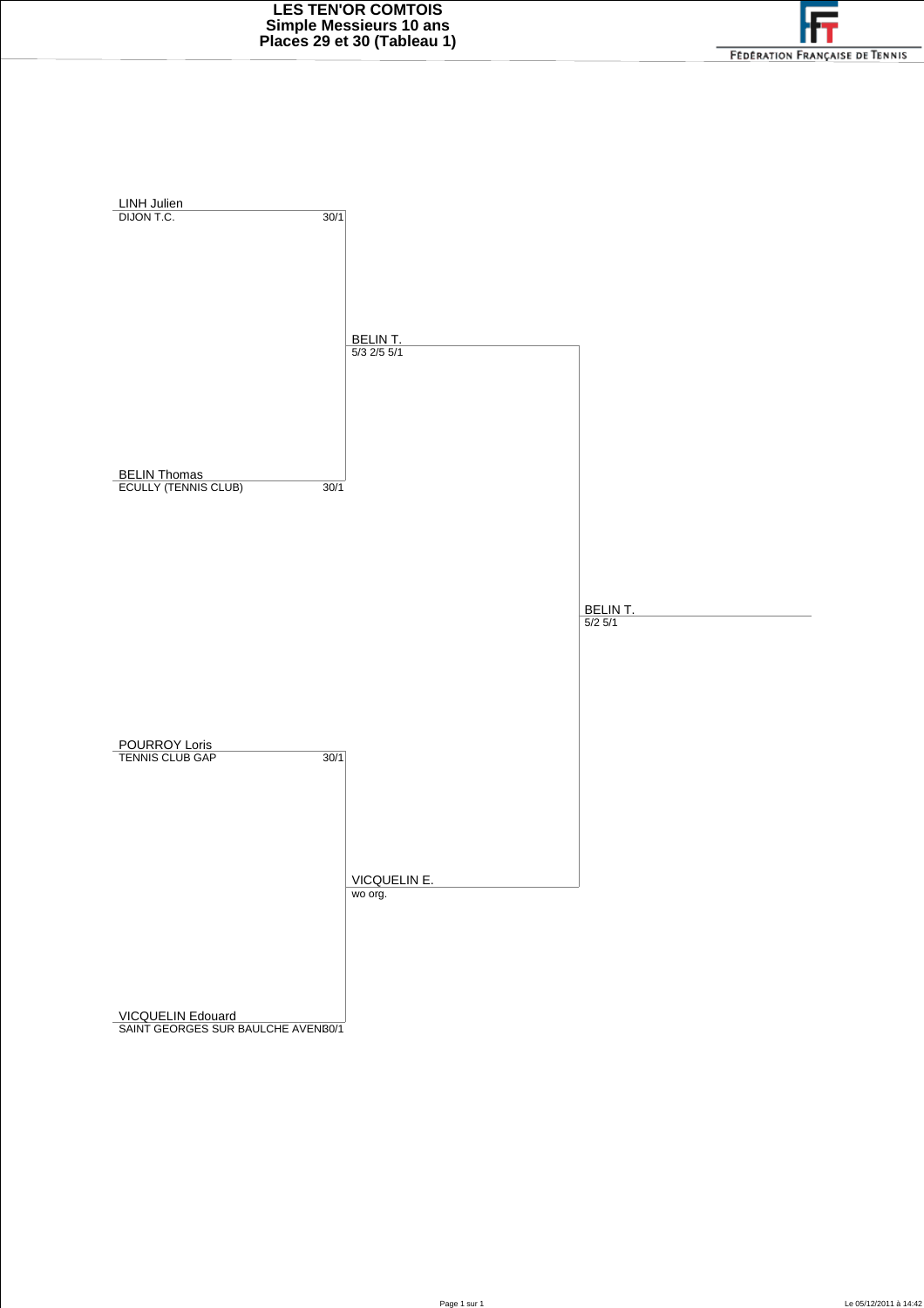

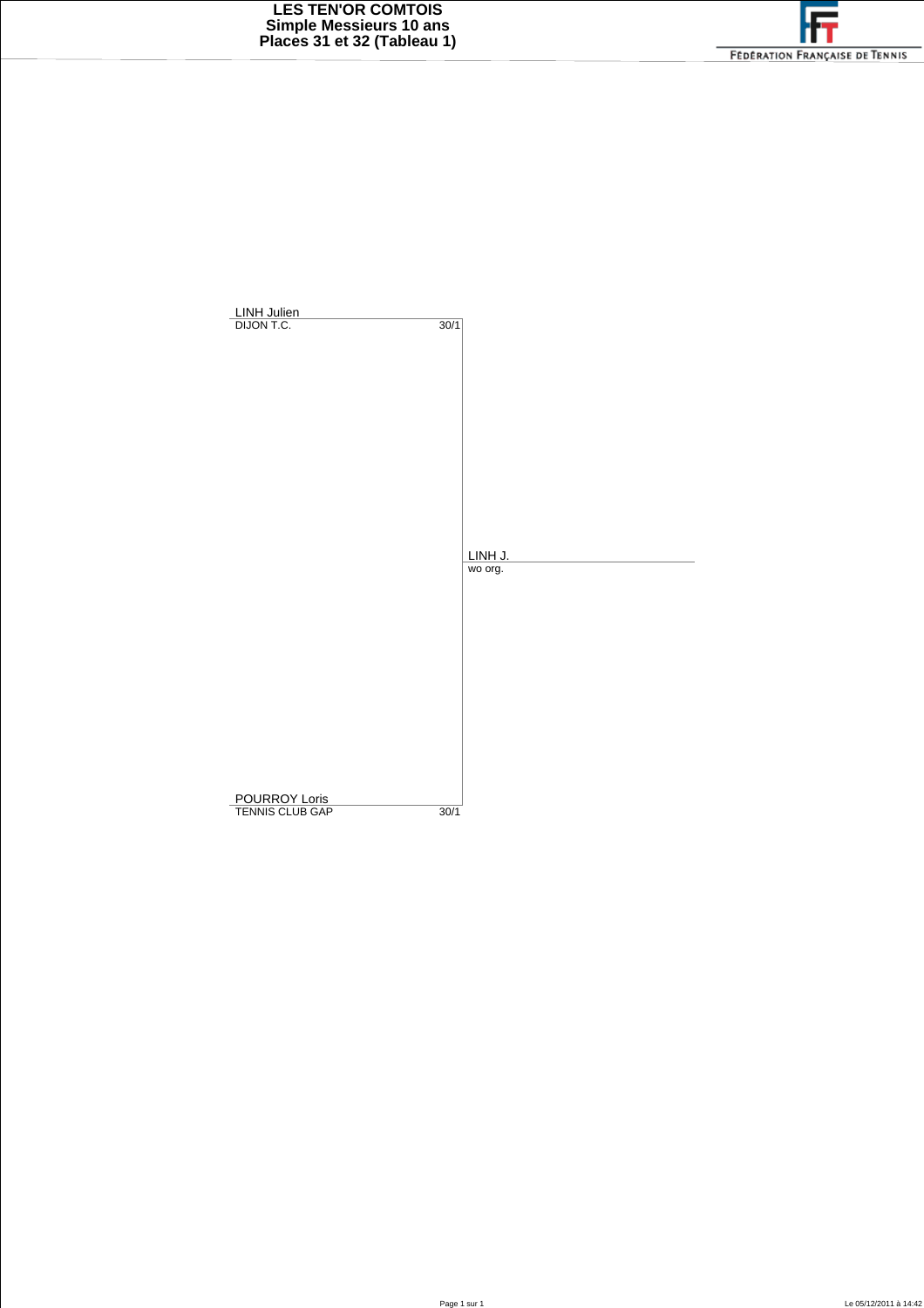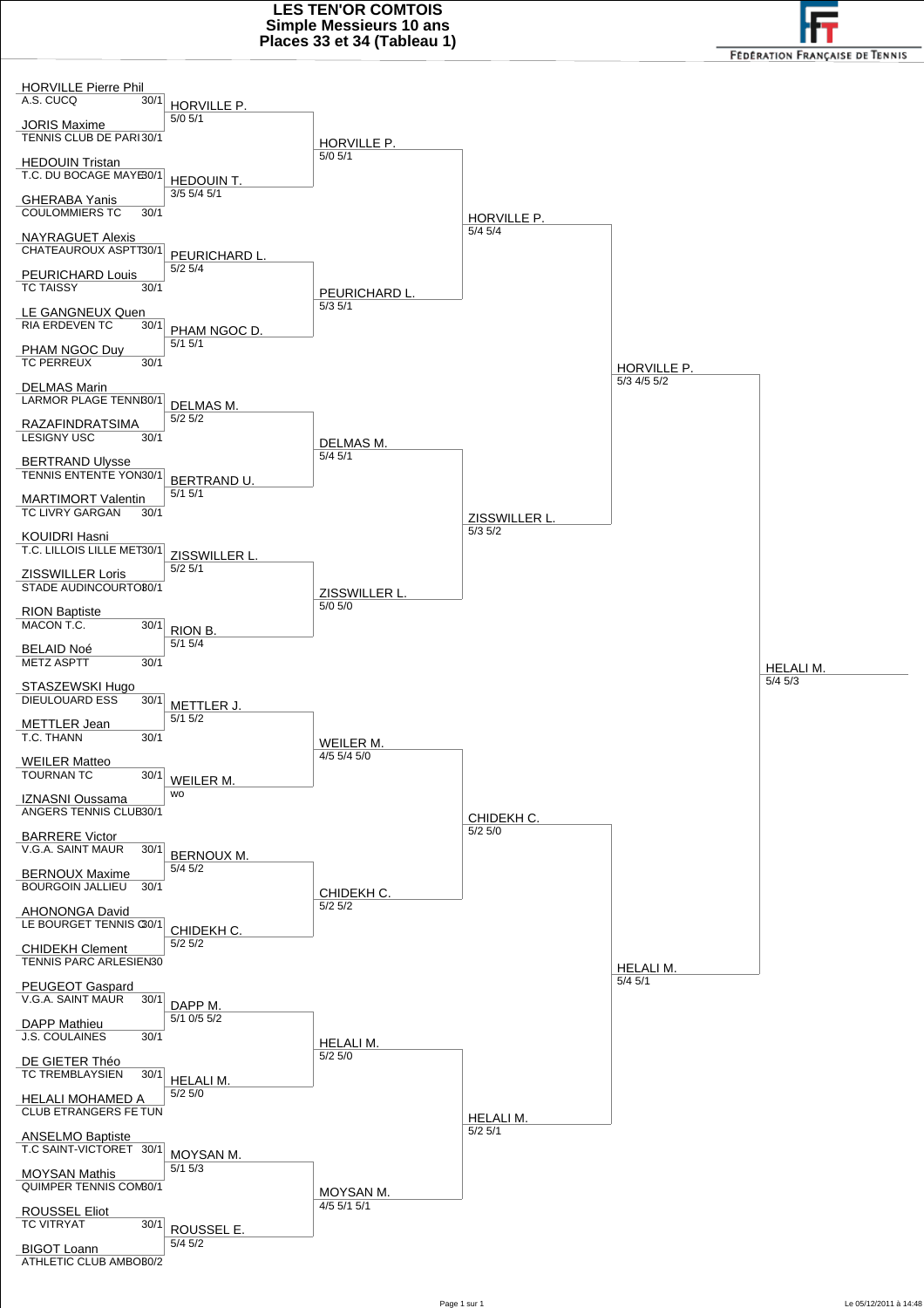

| ZISSWILLER Loris<br>STADE AUDINCOURTOIS TENNIS | 30/1 |             |
|------------------------------------------------|------|-------------|
|                                                |      |             |
|                                                |      |             |
|                                                |      |             |
|                                                |      |             |
|                                                |      |             |
|                                                |      |             |
|                                                |      |             |
|                                                |      |             |
|                                                |      | CHIDEKH C.  |
|                                                |      | $5/0$ $5/1$ |
|                                                |      |             |
|                                                |      |             |
|                                                |      |             |
|                                                |      |             |
|                                                |      |             |
|                                                |      |             |
|                                                |      |             |
|                                                |      |             |
| <b>CHIDEKH Clement</b><br>TENNIS PARC ARLESIEN | 30   |             |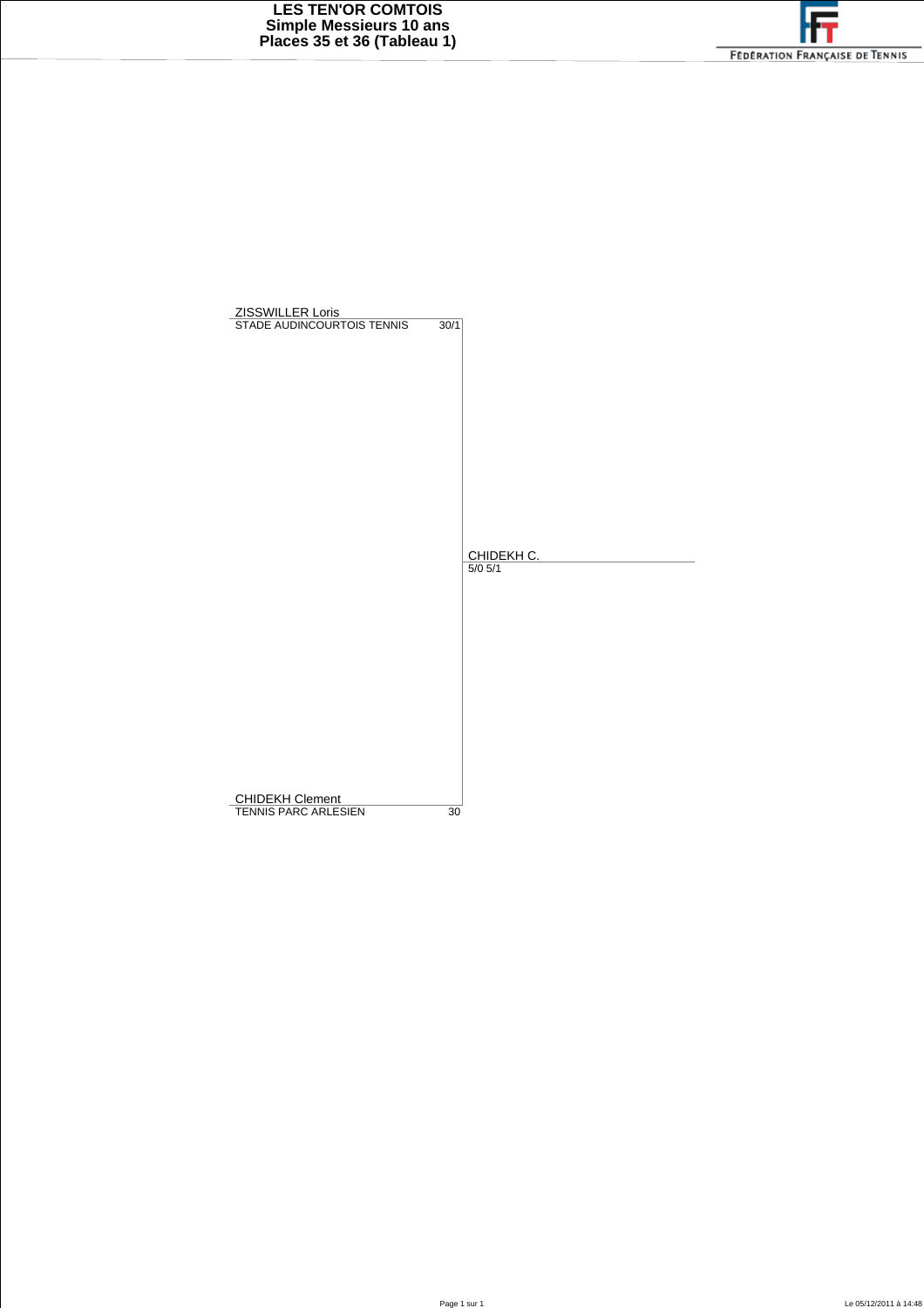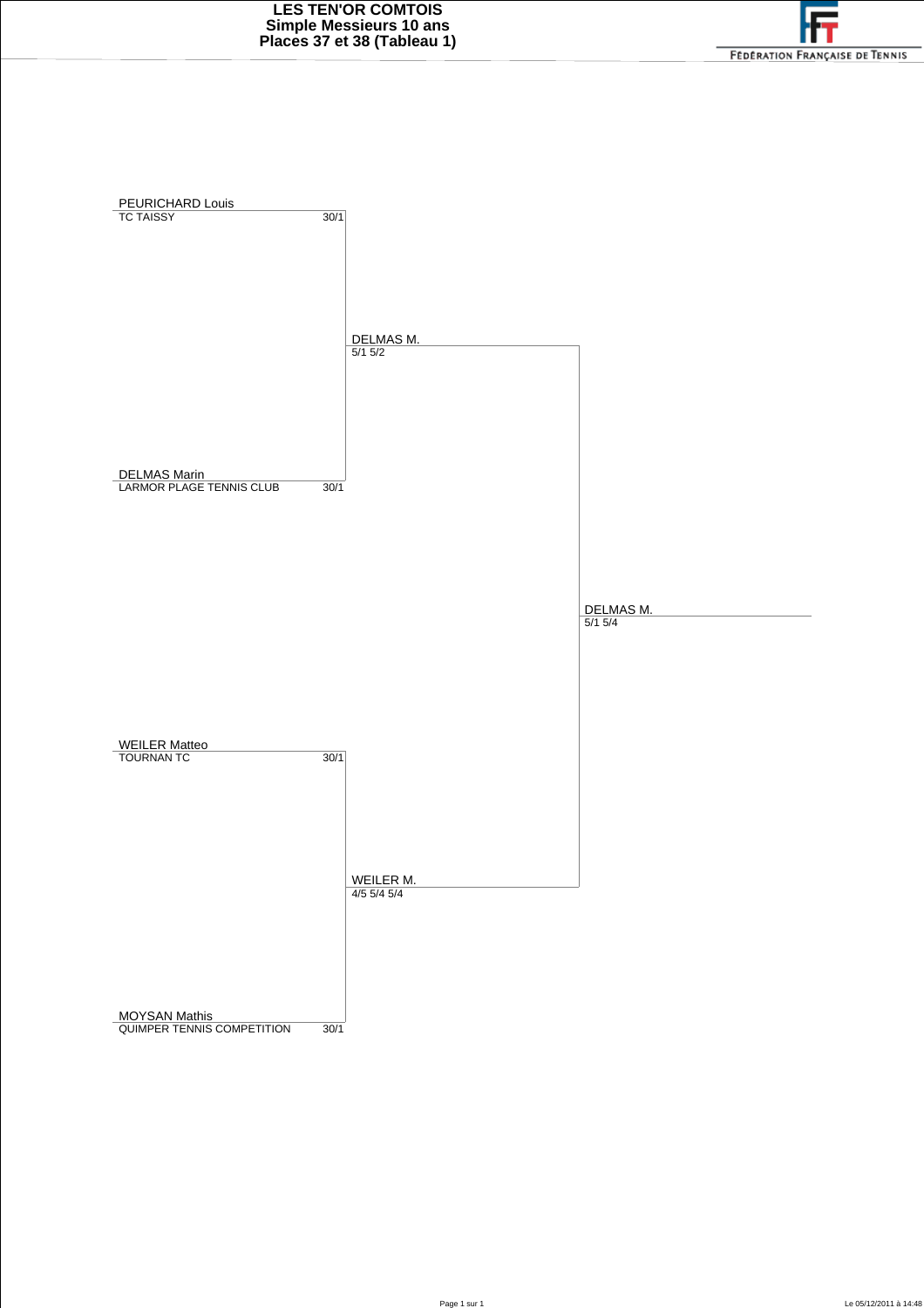

| PEURICHARD Louis<br><b>TC TAISSY</b> | 30/1        |  |
|--------------------------------------|-------------|--|
|                                      |             |  |
|                                      |             |  |
|                                      |             |  |
|                                      |             |  |
|                                      |             |  |
|                                      |             |  |
|                                      |             |  |
|                                      | MOYSAN M.   |  |
|                                      | $5/1$ $5/3$ |  |
|                                      |             |  |
|                                      |             |  |
|                                      |             |  |
|                                      |             |  |
|                                      |             |  |
|                                      |             |  |
| <b>MOYSAN Mathis</b>                 |             |  |
| QUIMPER TENNIS COMPETITION           | 30/1        |  |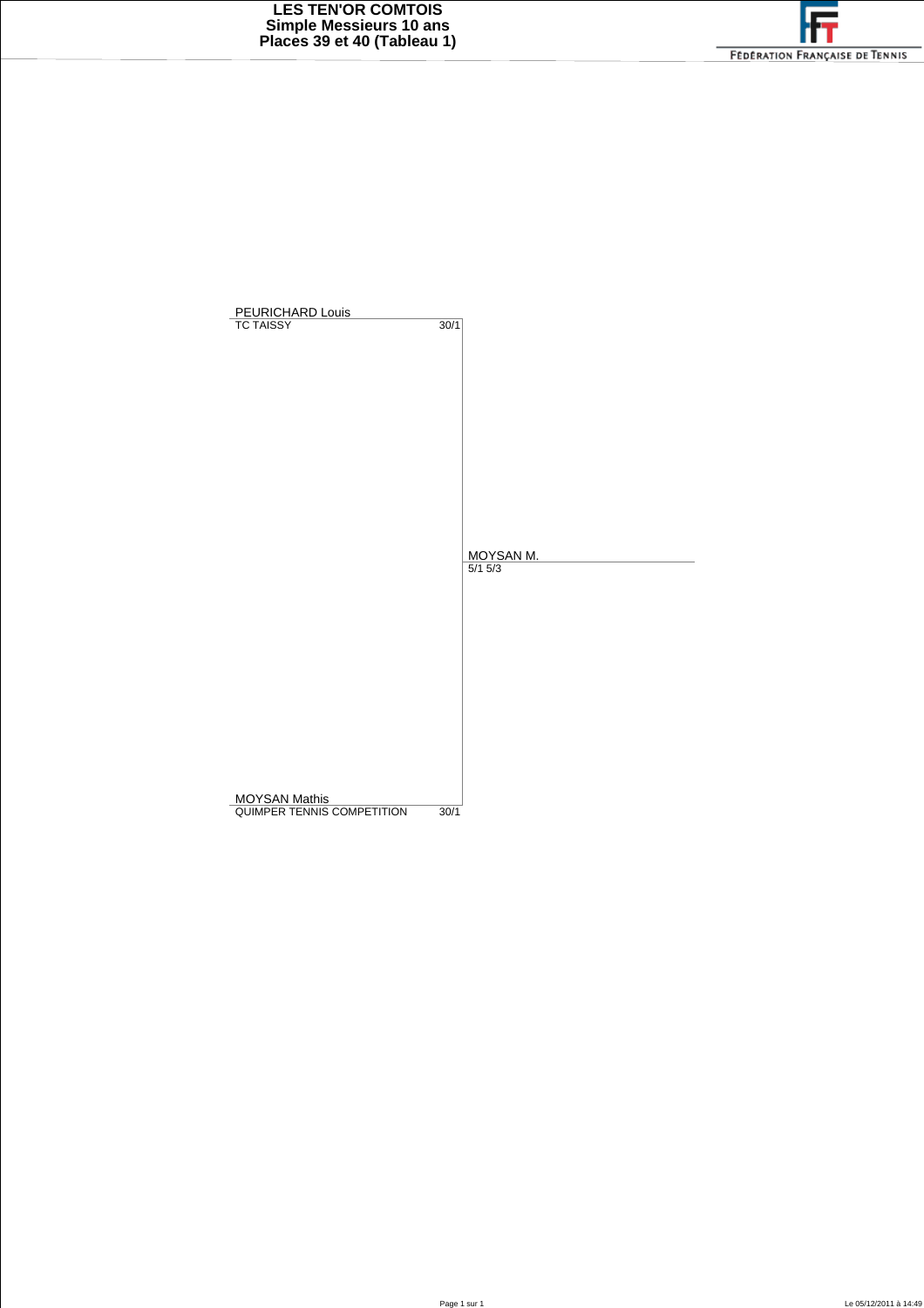

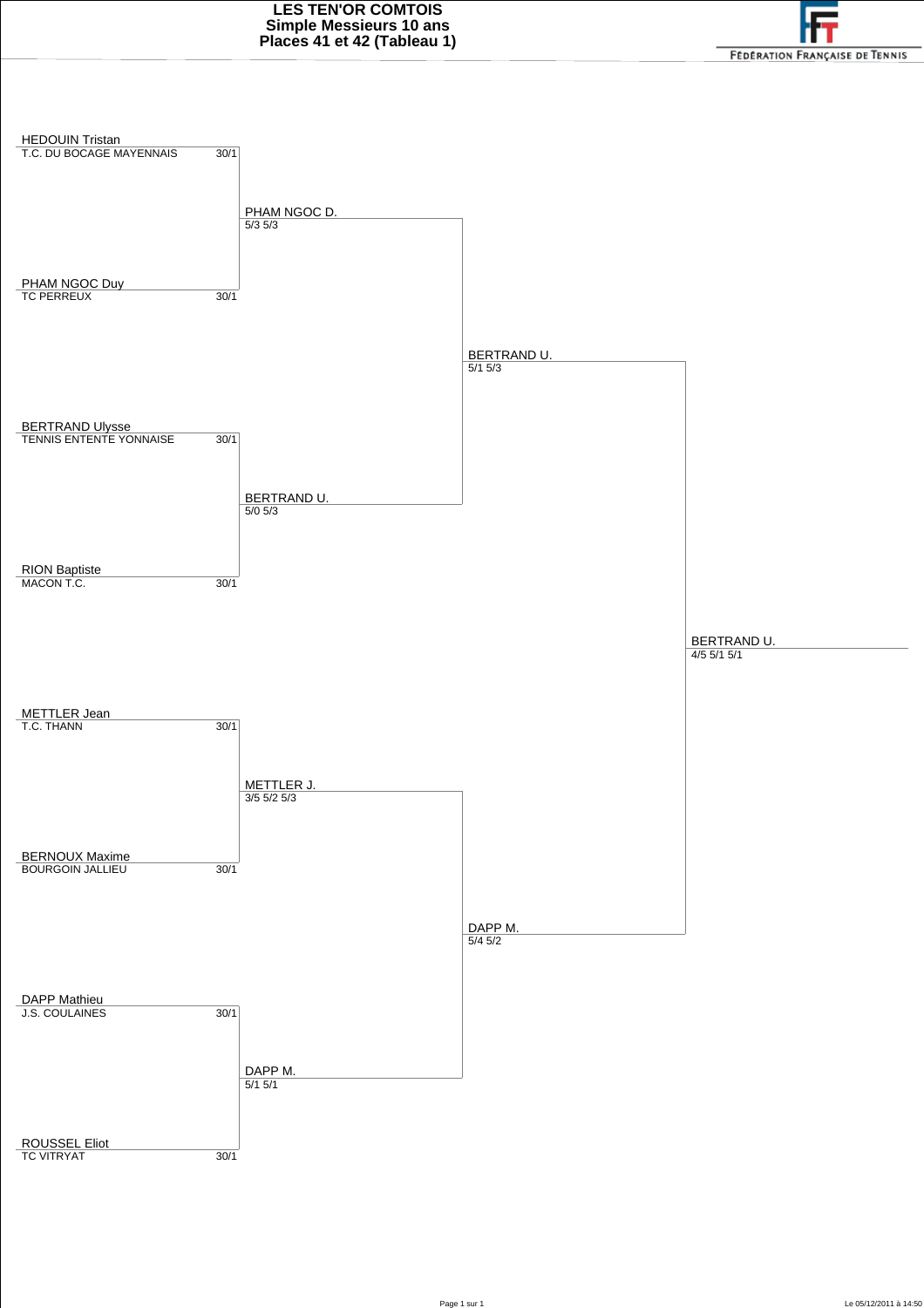

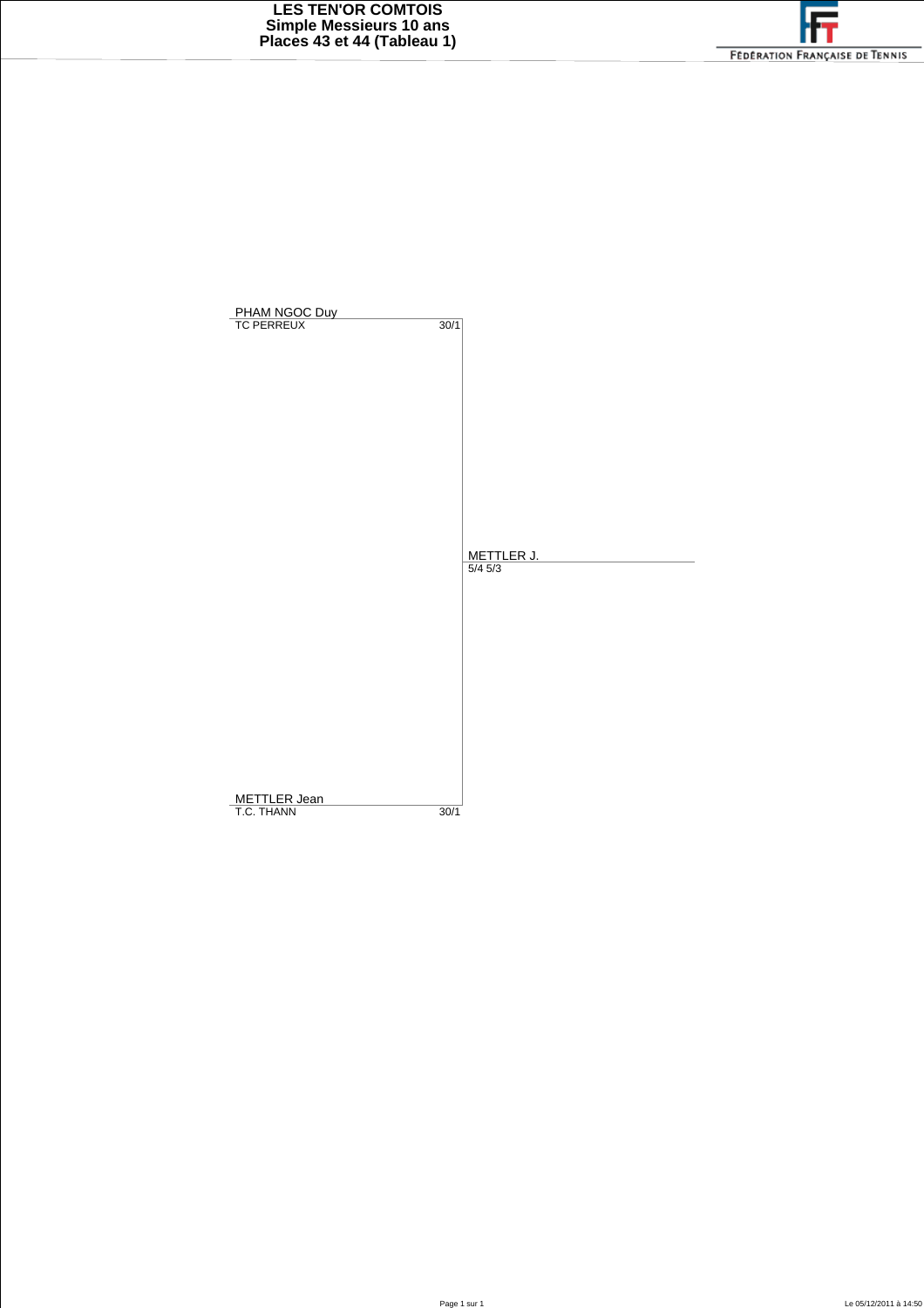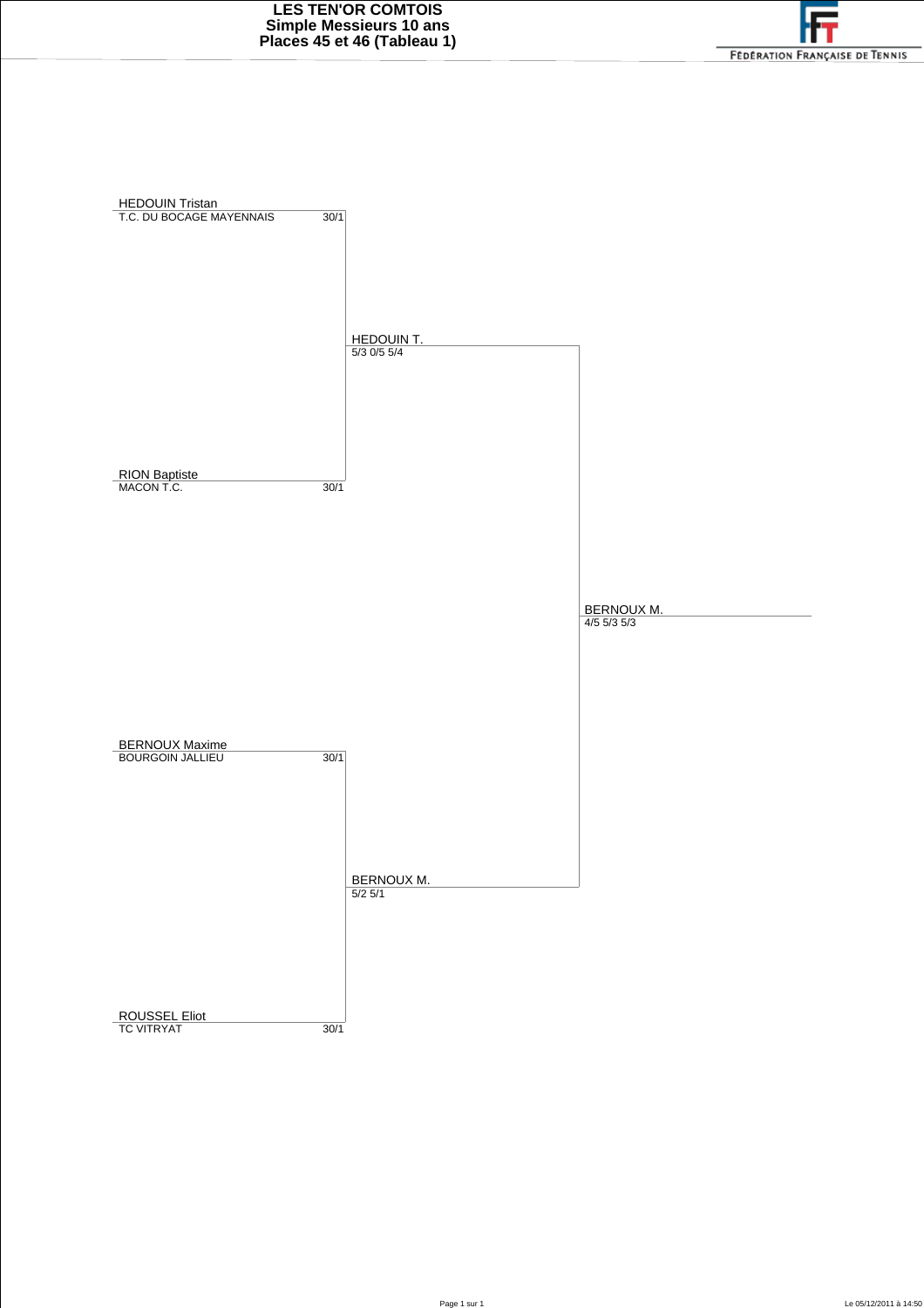

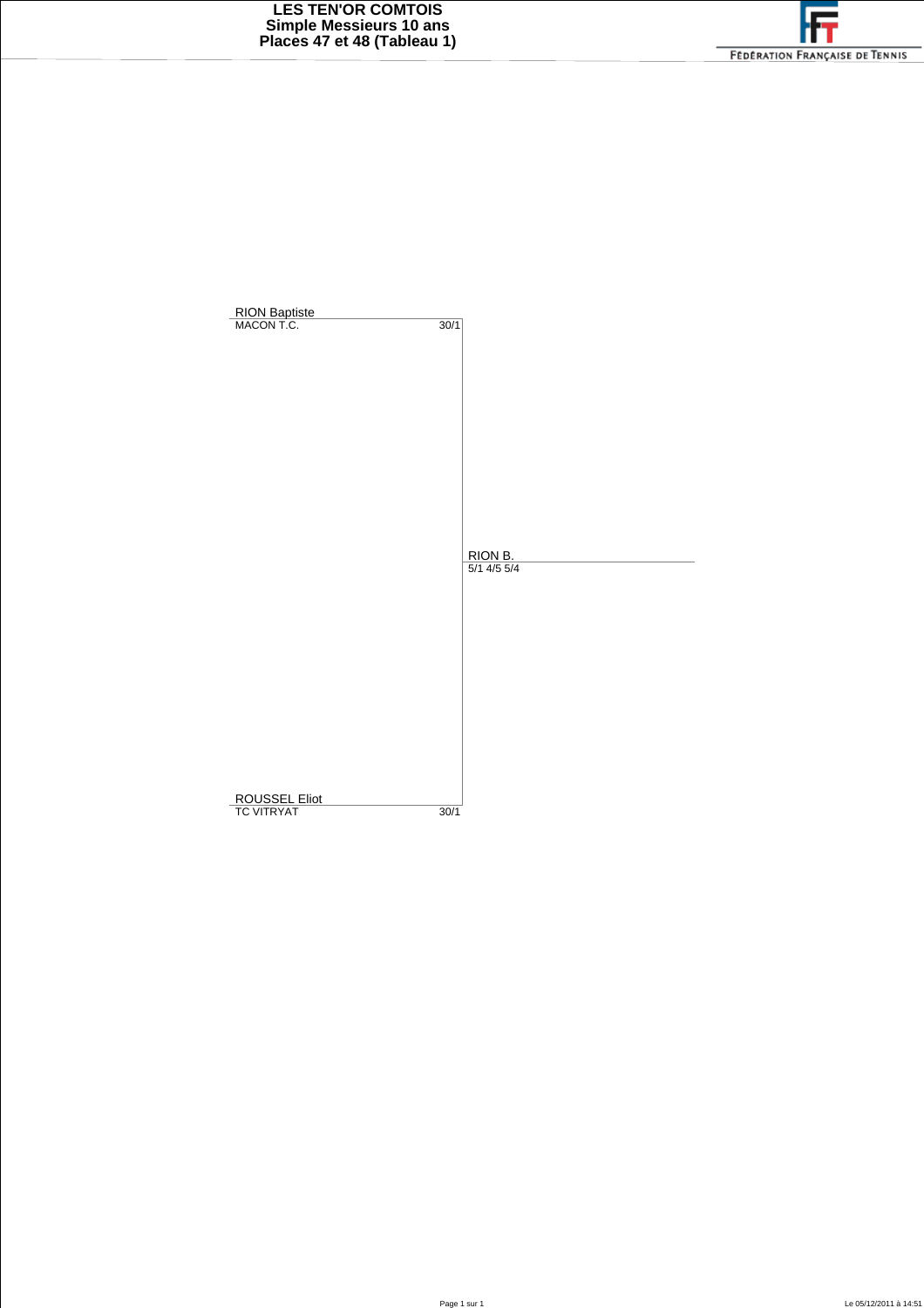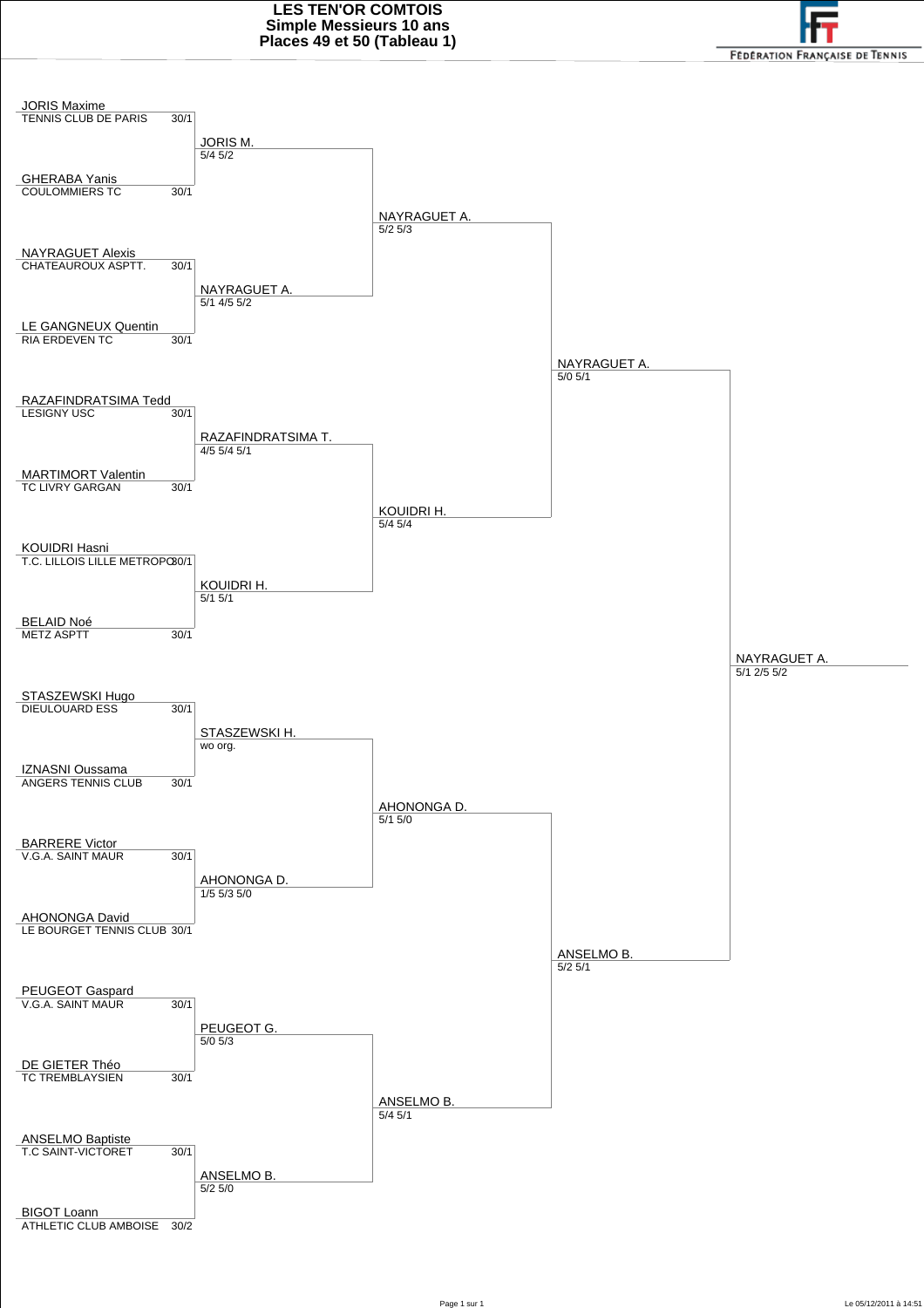

| KOUIDRI Hasni<br>T.C. LILLOIS LILLE METROPOLE | 30/1                  |
|-----------------------------------------------|-----------------------|
|                                               |                       |
|                                               |                       |
|                                               |                       |
|                                               |                       |
|                                               |                       |
|                                               |                       |
|                                               | AHONONGA D.           |
|                                               |                       |
|                                               |                       |
|                                               |                       |
|                                               |                       |
|                                               |                       |
|                                               |                       |
| AHONONGA David                                |                       |
| LE BOURGET TENNIS CLUB                        | $0/5$ 5/2 5/2<br>30/1 |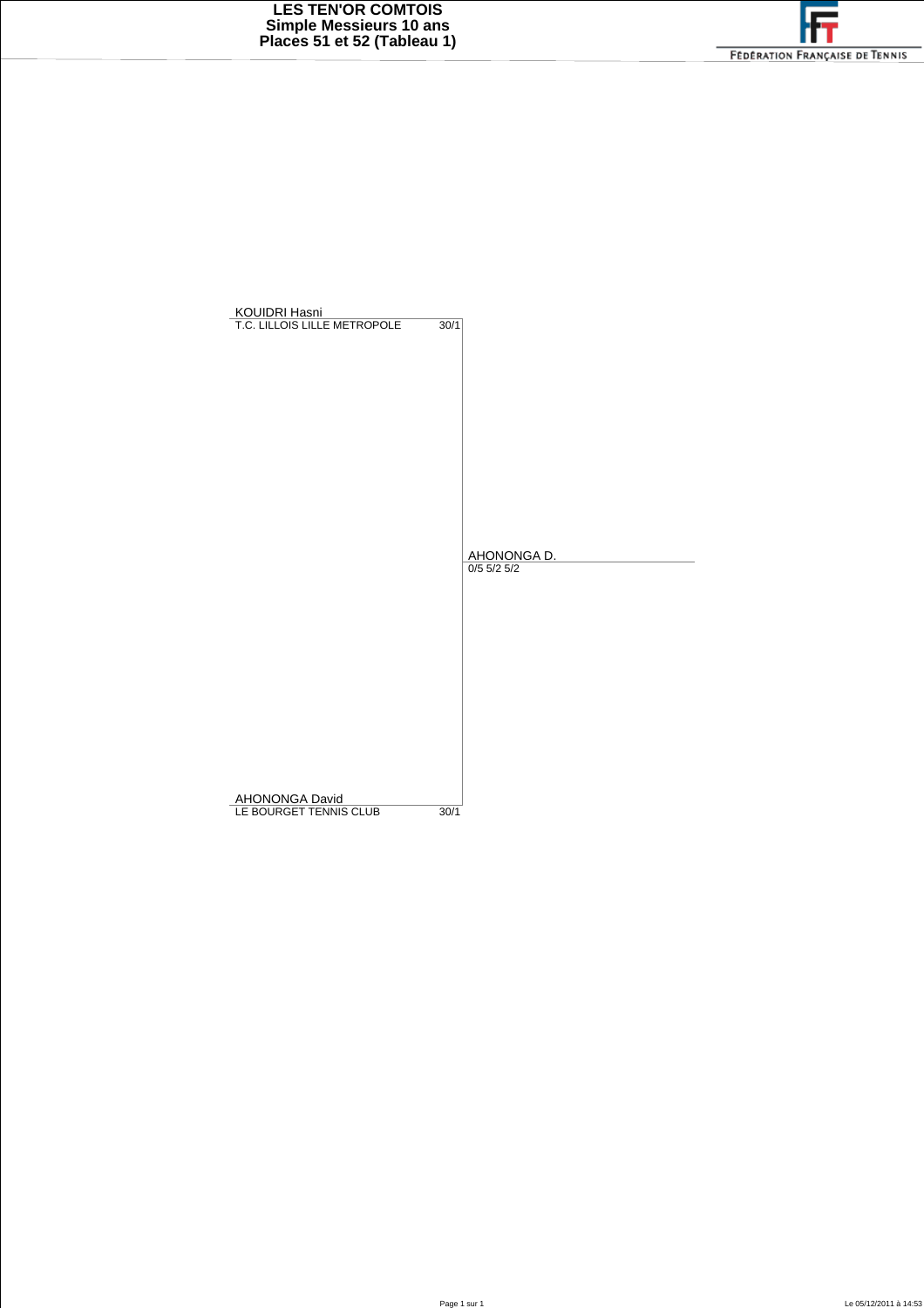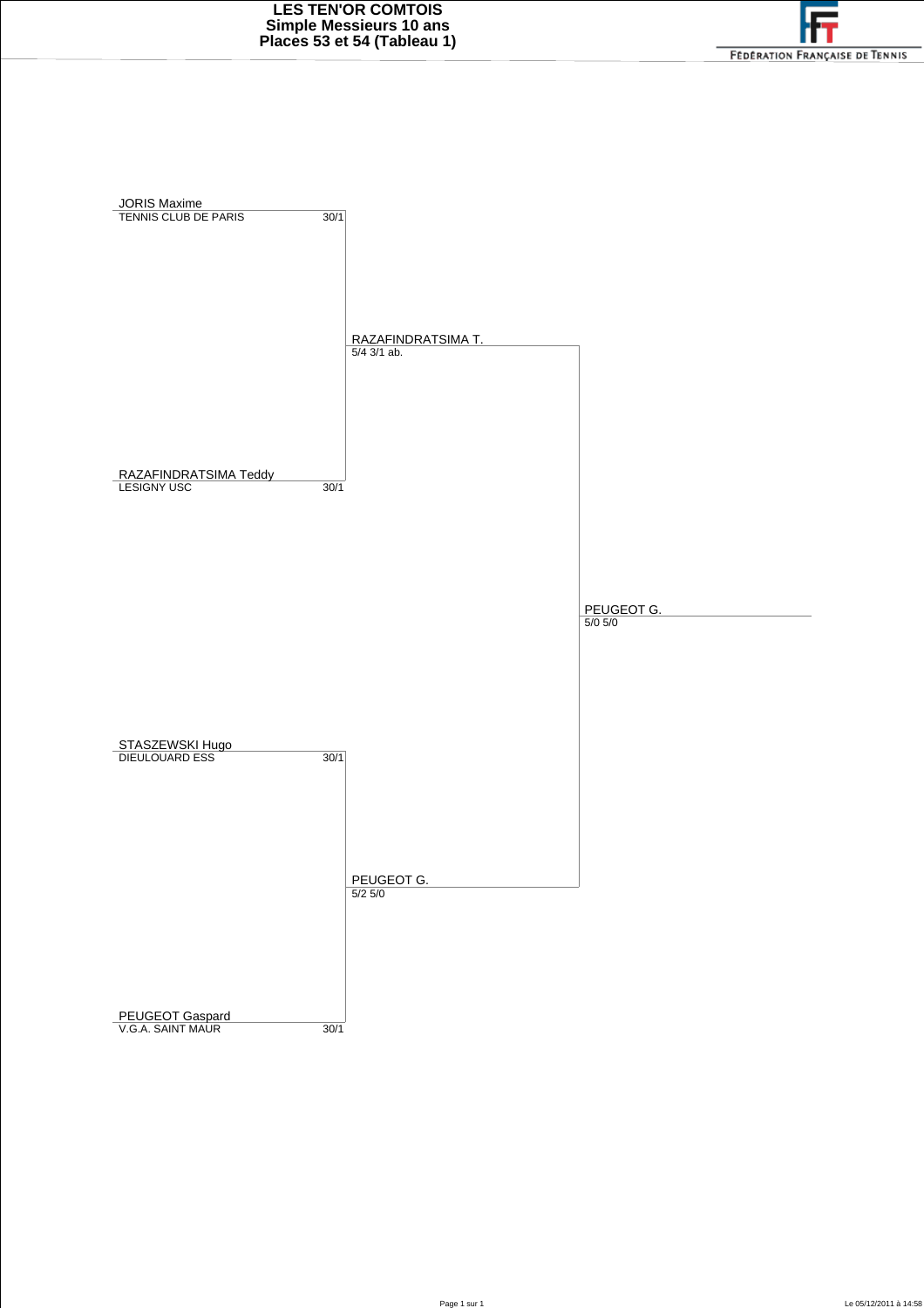

| STASZEWSKI H.<br><b>WO</b><br>STASZEWSKI Hugo<br>DIEULOUARD ESS<br>30/1 | <b>JORIS Maxime</b><br>TENNIS CLUB DE PARIS |      |  |
|-------------------------------------------------------------------------|---------------------------------------------|------|--|
|                                                                         |                                             | 30/1 |  |
|                                                                         |                                             |      |  |
|                                                                         |                                             |      |  |
|                                                                         |                                             |      |  |
|                                                                         |                                             |      |  |
|                                                                         |                                             |      |  |
|                                                                         |                                             |      |  |
|                                                                         |                                             |      |  |
|                                                                         |                                             |      |  |
|                                                                         |                                             |      |  |
|                                                                         |                                             |      |  |
|                                                                         |                                             |      |  |
|                                                                         |                                             |      |  |
|                                                                         |                                             |      |  |
|                                                                         |                                             |      |  |
|                                                                         |                                             |      |  |
|                                                                         |                                             |      |  |
|                                                                         |                                             |      |  |
|                                                                         |                                             |      |  |
|                                                                         |                                             |      |  |
|                                                                         |                                             |      |  |
|                                                                         |                                             |      |  |
|                                                                         |                                             |      |  |
|                                                                         |                                             |      |  |
|                                                                         |                                             |      |  |
|                                                                         |                                             |      |  |
|                                                                         |                                             |      |  |
|                                                                         |                                             |      |  |
|                                                                         |                                             |      |  |
|                                                                         |                                             |      |  |
|                                                                         |                                             |      |  |
|                                                                         |                                             |      |  |
|                                                                         |                                             |      |  |
|                                                                         |                                             |      |  |
|                                                                         |                                             |      |  |
|                                                                         |                                             |      |  |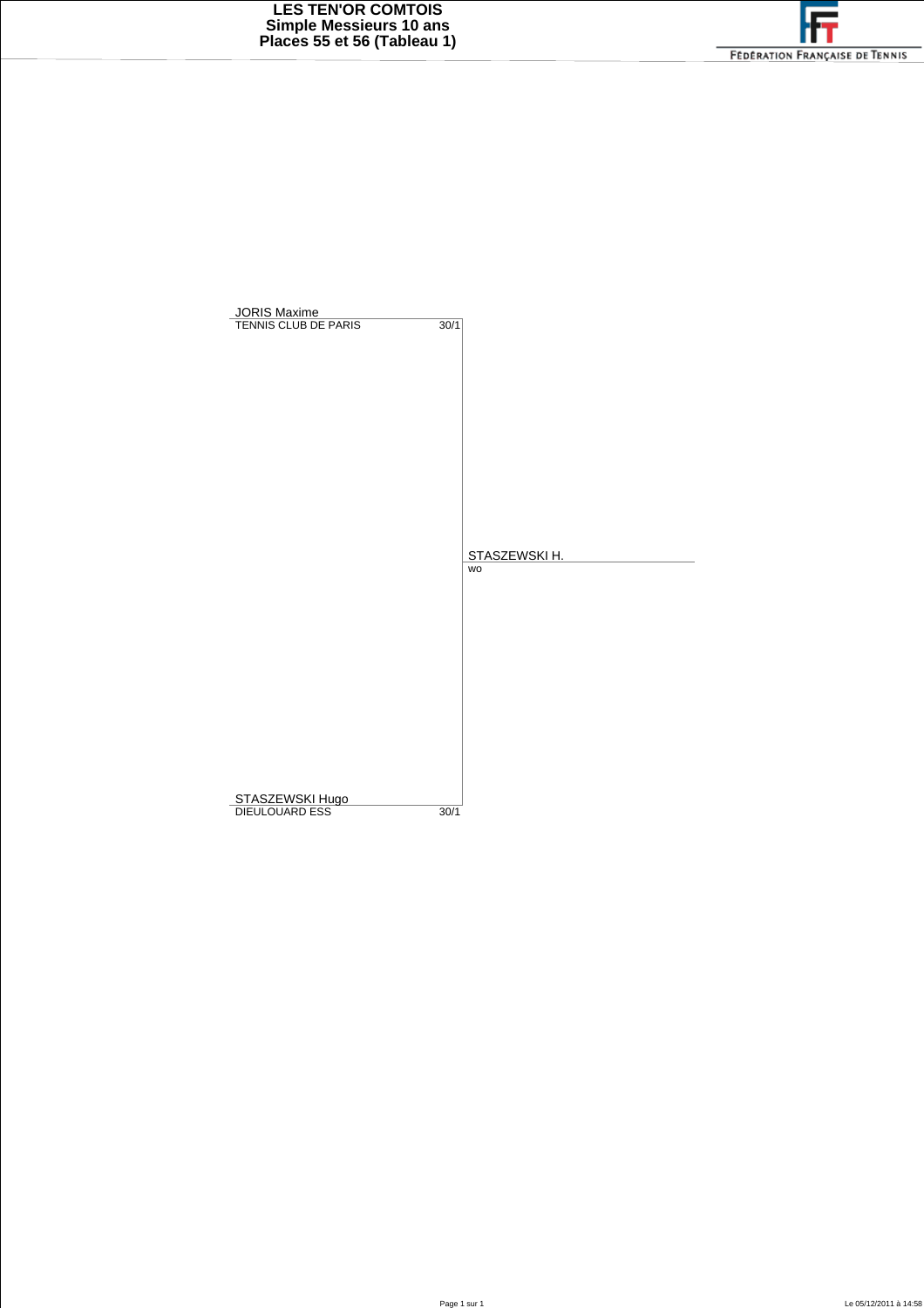

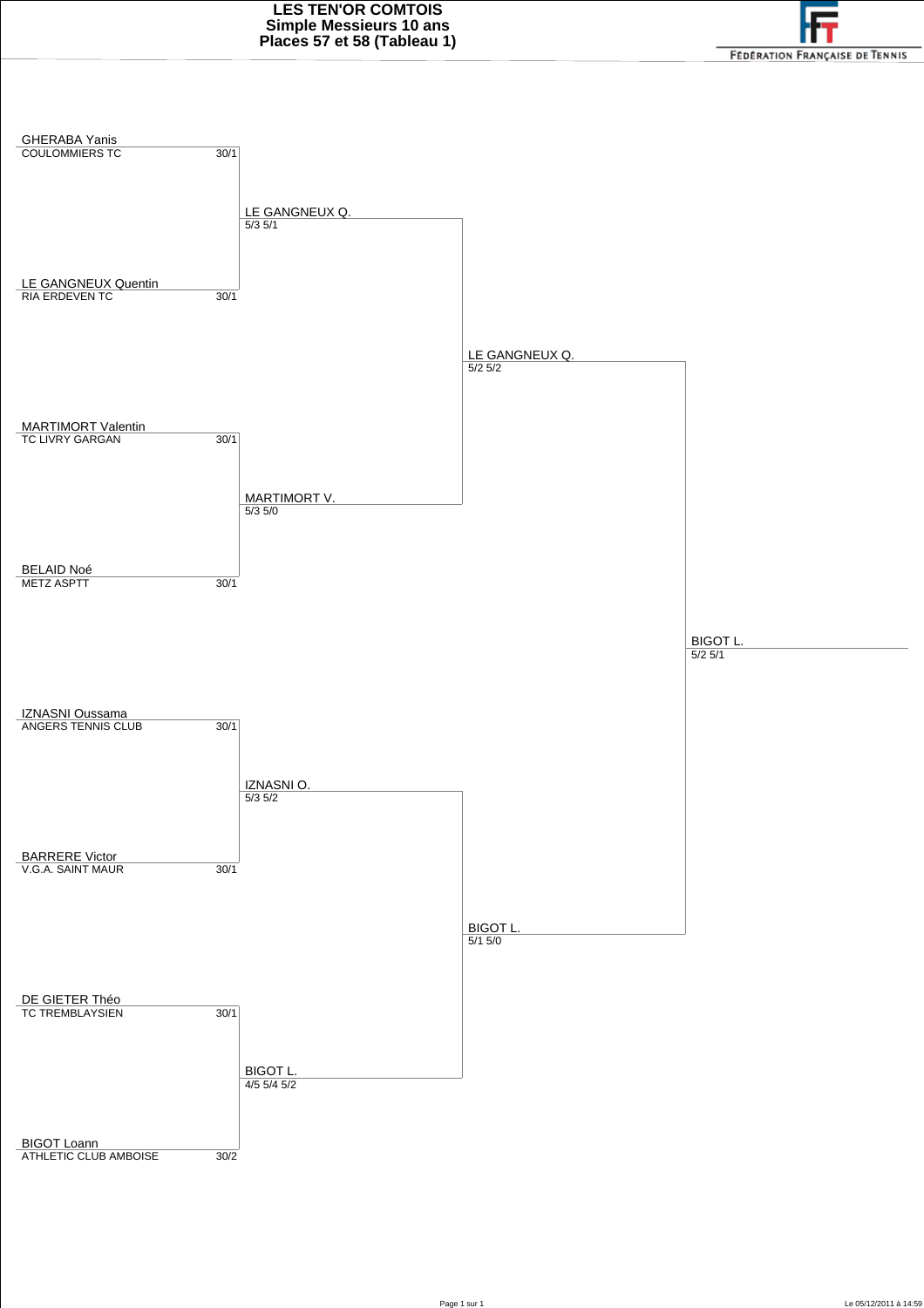

| <b>MARTIMORT Valentin</b><br><b>TC LIVRY GARGAN</b> | 30/1 |             |
|-----------------------------------------------------|------|-------------|
|                                                     |      |             |
|                                                     |      |             |
|                                                     |      |             |
|                                                     |      |             |
|                                                     |      |             |
|                                                     |      |             |
|                                                     |      |             |
|                                                     |      |             |
|                                                     |      | IZNASNI O.  |
|                                                     |      | $5/1$ $5/1$ |
|                                                     |      |             |
|                                                     |      |             |
|                                                     |      |             |
|                                                     |      |             |
|                                                     |      |             |
|                                                     |      |             |
|                                                     |      |             |
|                                                     |      |             |
| IZNASNI Oussama                                     |      |             |
| ANGERS TENNIS CLUB                                  | 30/1 |             |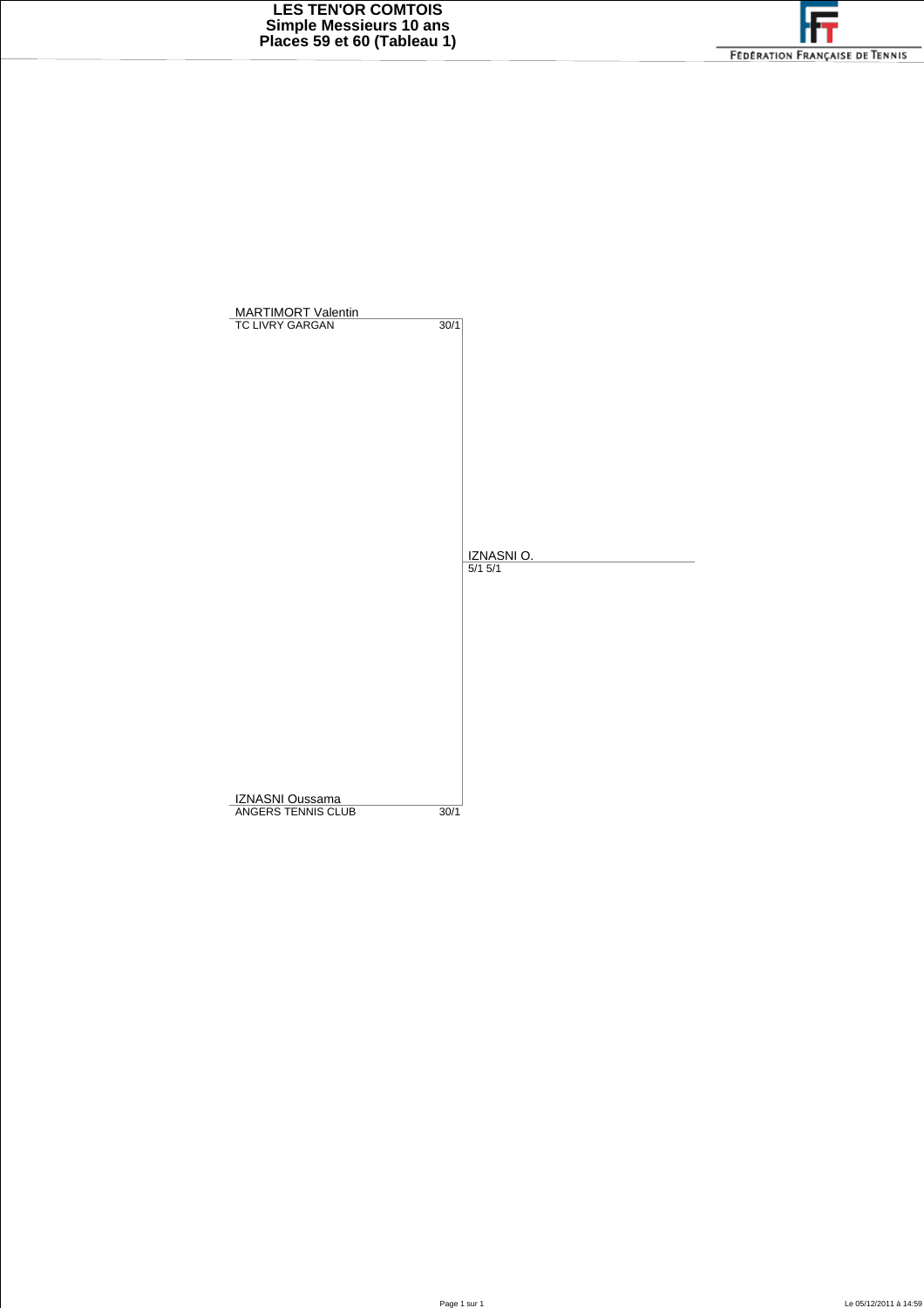